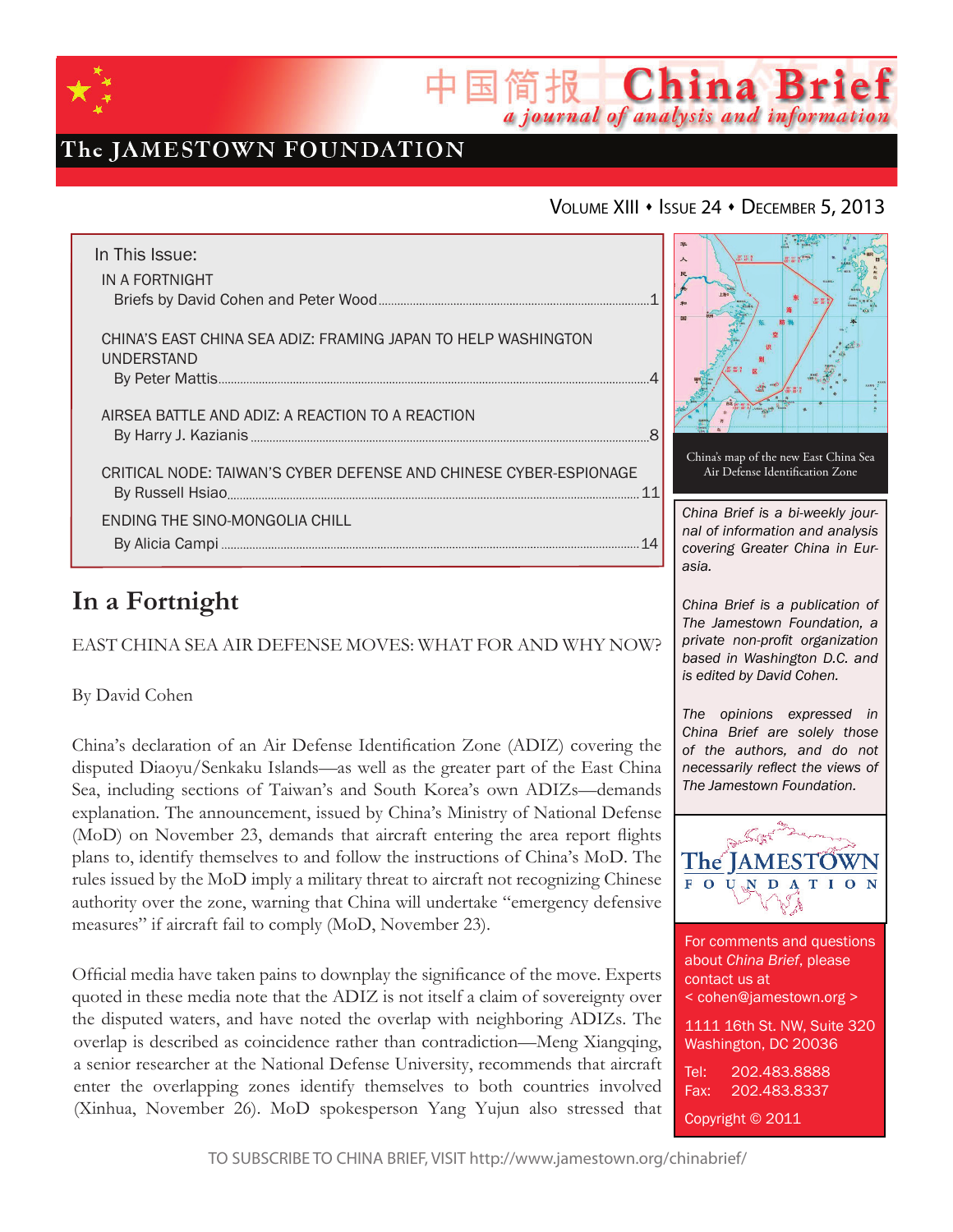the ADIZ is aimed at "potential air threats." "Normal flights by international air liners in the East China Sea Identification Zone will not be affected in any way," he said (MoD, November 23). Yang dismissed U.S. protest over the establishment of the zone as "hypocritical," fairly low in the taxonomy of Chinese political criticism.

China's official response to U.S. defiance of the ADIZ should make it clear that the country is not seeking further confrontation. After two B-52s flew over the disputed islands without identifying themselves to Chinese authorities, MoD spokesperson Geng Yansheng suggested that it was enough that China had been able to identify the aircraft independently, a significant step away from the demand that aircraft identify themselves:

The Chinese army monitored the entire process, carried out identification in a timely manner, and ascertained the type of aircraft.

"We need to stress that China will identify every aircraft flying in the air defense identification zone according to the country's announcement of aircraft identification rules for the air defense identification zone," Geng said. (Xinhua, November 27).

At least some Chinese analysts have framed the ADIZ as a step toward reducing tension in the East China Sea. Meng told Xinhua that "the zone will help reduce military misjudgment, avoid aerial friction and safeguard the flight order and safety" (November 25).

While the move is a continuation of recent escalation over the island conflict, it is also a substantial break from China's practice over the past several years: rather than isolating Japan, it has forced responses from the United States, South Korea and Taiwan (Yonhap News, November 25; WantChinaTimes, November 26). The announcement also abandons the ambiguity Beijing has cultivated through irregular and unannounced visits to the disputed area, which has served to discourage coordinated response. Finally, the proactive measure makes it difficult for the PRC to sustain its account of itself as reacting to Japanese provocation.

This move is clearly calculated, planned at a high level

ChinaBrief Volume XIII • Issue 24 • December 5, 2013

and carefully timed. This raises two main questions: What is it meant to accomplish, and why now? In looking for answers to these questions, analysts should consider the following contexts:

## **Domestic Context**

Coming immediately after the conclusion of the Third Plenum, a major meeting that set an ambitious—and politically challenging—agenda for reform, it is hard to see the timing as a coincidence (See *China Brief*, Vol. XIII, Issue 23). What the connection might be is less clear. The Plenum included language on national security, largely posed in the context of stability, but did not offer strategic guidance for international relations.

## **Tit for Tat**

According to Chinese accounts, conflict over territorial disputes stems from foreign provocation—the recent rise of Diaoyu/Senkaku tensions in particular beginning with Japan's move to "nationalize" the islands. The threat to planes visiting the East China Sea could be a response to Japan's threat last month to shoot down military drones visiting the disputed area, which China described as showing that "Japan means to make provocations and create a tense atmosphere" (Xinhua, October 27). However, Chinese spokesmen are usually happy to draw connections like these, and they have not in this case.

## **Crisis Management**

According to Chinese assessments, China's 2012 seizure of the Scarborough Shoal "ended the history of the Philippines' illegal harassment, inspections, and impounding of Chinese fishermen's boats" (*International Herald Leader*, September 16; see *China Brief*, Vol. XIII, Issue 22 for additional context). While China paid a price in increased tensions, especially in terms of the Philippines' decision to seek international arbitration over the dispute, its control of the reef has given it control over when incidents like the arrest of fisherman take place.

For a leadership that describes itself as managing a period of crisis in Chinese legitimacy, being able to avoid crises at critical moments may be more important than reducing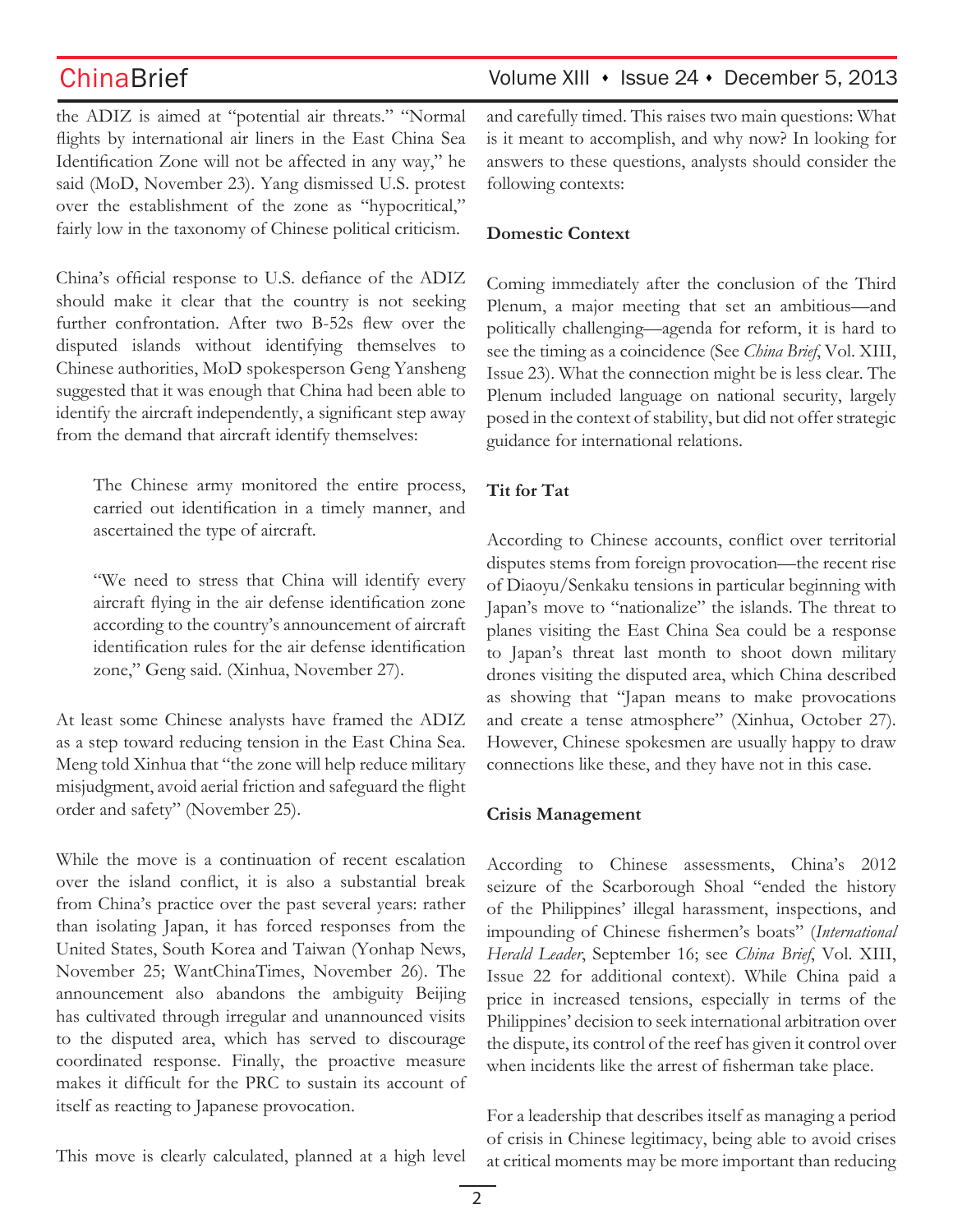them overall. Thus, it may be worth strained relations to impose a situation in which China can choose whether to respond to or tolerate another state's actions rather than risking having a Chinese fisherman and a foreign navy start an unplanned incident.

Descriptions of the ADIZ as a step toward increasing stability—especially through reducing "military misjudgments" suggests a similar approach to the East China Sea.

### **Consolidating Gains**

Finally, it is worth noting that Chinese assessments of recent standoffs with Japan suggest that China has made substantial progress, breaking Japan's effective control (*International Herald Leader*, September 16). The declaration of an ADIZ may be an effort to define what China views as a new status quo, in which both nations are able to regularly challenge the other's visits to the disputed area. Even if China is unable to win recognition for the zone, a situation in which the Chinese and Japanese militaries regularly challenge each other's control is a step toward parity.

*David Cohen is the editor of* China Brief.

**\***

## After Hurricane, Philippine Military Modernization More Urgent and Less Likely

## By Peter Wood

Typhoon Haiyan, known as Yolanda in the Philippines, killed 5,719 and injured 26,233 and displaced more than four million people (ndrrmc.gov.ph, December 4; *Manila Bulletin*, November 20). This is more than 4% of the country's total population. To put this into perspective, by comparison, approximately one million people were displaced by Hurricane Katrina, and 320,000 in Japan after the 2011 Tsunami. The typhoon followed on the heels of the magnitude 7.2 earthquake that hit the south central provinces of Cebul and Bohol, which according to official government figures killed 222 people (ndrrmc.

# ChinaBrief Volume XIII • Issue 24 • December 5, 2013

gov.ph, Nov 3, 2013).

The international community has been quick to provide significant assistance to the Philippines. This outpouring of aid is all the more necessary because of the Philippine's weak military and logistic capabilities. Furthermore, the fragmented nature of the Philippine Archipelago, and internal politics and turf wars have proved a major issue in the distribution of supplies to the effected areas (*Philippine Star*, November 11). A larger issue, however looms, on the horizon.

The Philippines have an ongoing territorial dispute with China over the Nansha, or Spratly, Islands (*China Brief,* April 26, 2012). Following the typhoon, the Philippines' ability to defend their territorial claims is perhaps at its weakest state yet. With China's establishment of an Air Defense Identification Zone (ADIZ) covering the disputed Senkaku/Diaoyu islands, there is a strong chance that similar moves could be made to further entrench Chinese pressure in the region (see this issue of *China Brief* for further coverage of the new ADIZ).

### **Modernization in slow motion**

With immense demands being made on mostly older planes and ships for rescue efforts, even routine surveillance flights and visits to Philippine borders will likely see significant decreases. The Philippines maintain a token presence of several Marines on the Second Thomas Shoal, in a rusty landing craft deliberately run aground ("Second Thomas Shoal Likely the Next Flashpoint in the South China Sea," *China Brief*, June 21). Already facing harsh living conditions and a tense military situation, with fewer governmental resources available these soldiers are likely to face even harder deployments in the future. Despite their domestic predicament, the Philippine government has recently committed \$11.2 million for upgrades to military facilities in the area to shore up infrastructure (Kyodo News, December 4). However, accidents have reduced the antiquated jet fleet that has been used to patrol the area to just three aircraft (Reuters, October 22, 2008; GMA News, June 30).

Attempts to upgrade the Philippines forces are likely to run into budgetary obstacles in the near future. Competition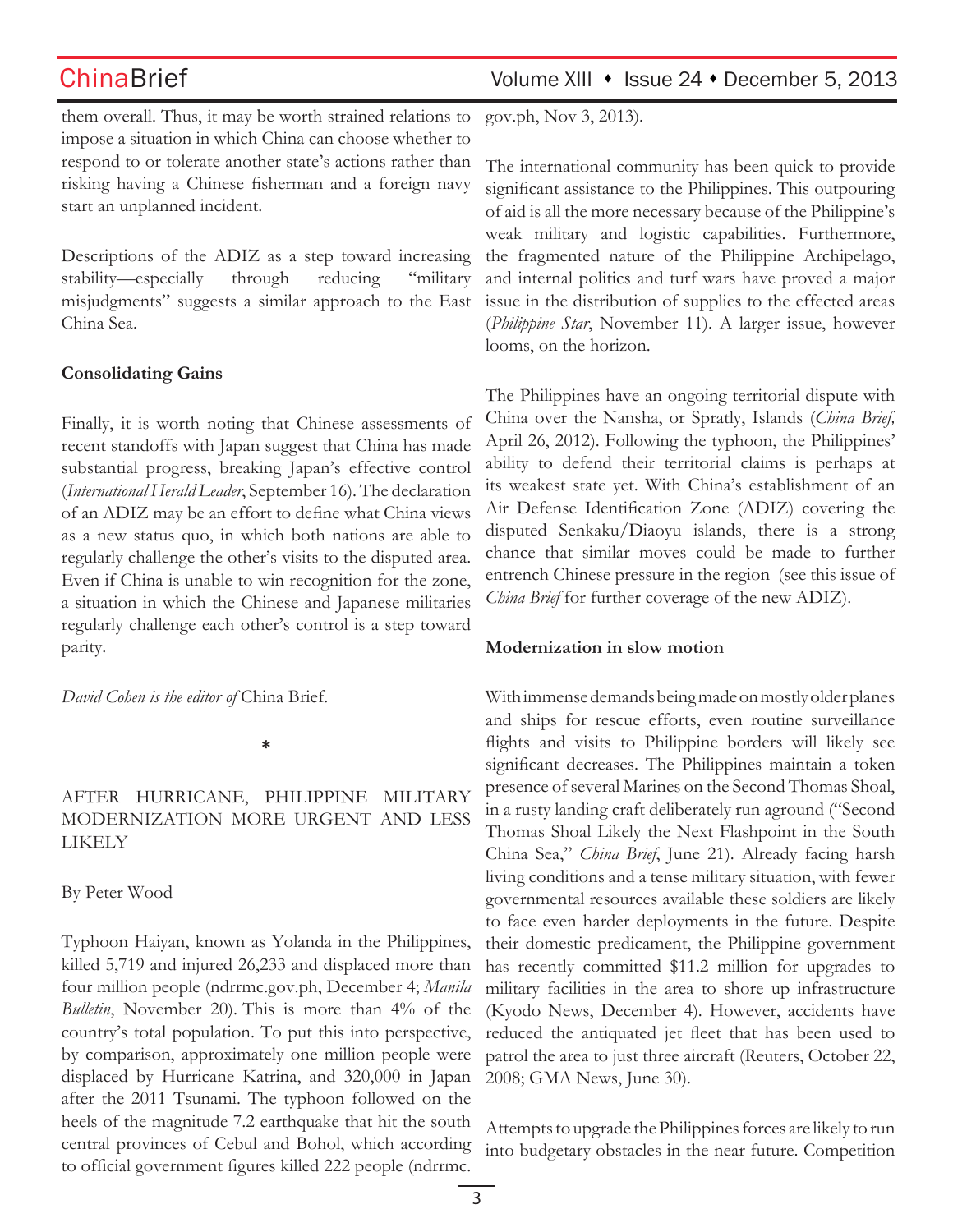for resources between government departments in the wake of the typhoon has already begun–in this case, the Philippine Air Force (PAF) and the Department of Social Welfare and Development (DSWD). The "turf war" had to do with DSWD use of Villamor air base, a key facility of the PAF (*Philippine Star*, November 21).

With these issues, it is uncertain how the typhoon and rebuilding efforts will affect the recently announced purchase of eight AugustWestland AW109 Power helicopters for \$80 million USD (*Philippine Star,* October 28; *AugustWestland.com,* November 6). Such helicopters would have been invaluable in providing logistical support in preparation for and dealing with the aftermath of the typhoon, but such purchases might be harder to justify when accepting cash from foreign donors.

### **Humanitarian Response**

China's response to the humanitarian crisis was at first muted, surprising many, even within China. The typhoon received very little in terms of coverage by media outlets, and the Chinese government initially only offered \$100,000 in aid, somewhat less even than the \$350,000 put up by the band Journey (*The Straits Times*, November 13; *Rolling Stone*, November 16).

Likely responding to this criticism, China increased the amount of aid to about \$1,640,000 on November 14 and deployed a military hospital ship, the Peace Ark, on November 21 (Xinhua, November 20; November 25). Doctors and rescue personnel associated with the Peace Ark have subsequently treated 1,000 patients (*China Daily*, December 3). Photos show navy personnel and Z-8 helicopters deployed.

From the Chinese position, any aid to the Philippines is fraught with political complications. Providing aid is an opportunity for China to demonstrate grace to a much weaker opponent, and also to undermine the Philippines position when attempting to garner support against China. However, it does place the Chinese Foreign Ministry in the unusual situation of donating to an organization (the National Disaster Risk Reduction and Management Council or NDRRMC) officially headed by the Defense Secretary of a nation with whom they have an ongoing dispute.

### **Allies and the way forward**

All indications point to the Philippine armed forces and aid workers facing an enormous task, particularly given the logistical challenges of the thousands of islands they operate across and the large swaths of cities destroyed and with degraded transport capabilities. The speed with which the nation can recover, and the degree to which it can rebuild infrastructure while continuing to build its armed forces, however, will have an important effect on the balance of power in Southeast Asia. This will strongly depend on the degree of response by Japan the United States.

*Peter Wood is an independent researcher focusing on the Chinese military.*

**\*\*\***

## **China's East China Sea ADIZ: Framing Japan to Help Washington Understand**

By Peter Mattis

On November 23, Beijing announced that a new Air Defense Identification Zone (ADIZ) would go into effect over the East China Sea, overlapping existing Japanese and South Korean ADIZ, requiring all air traffic passing through the zone to file flight information irrespective of its destination. Despite eliciting strong responses from Tokyo and Washington as well as restrained but negative responses from Seoul, Taipei and Canberra, China claimed the ADIZ was a routine measure for improving awareness of its airspace and protecting its national security without any ulterior motive (*China Daily*, November 30; *PLA Daily*, November 27; Xinhua, November 25; Yonhap News, November 25, Xinhua, November 23). Maintaining an ADIZ is a relatively common practice, but Beijing's justification for the new zone rested explicitly on its disputed claim over the Diaoyu (or Senkaku) Islands (Xinhua, November 25). From the beginning, Beijing has appeared prepared to address specific foreign concerns, manage diplomatic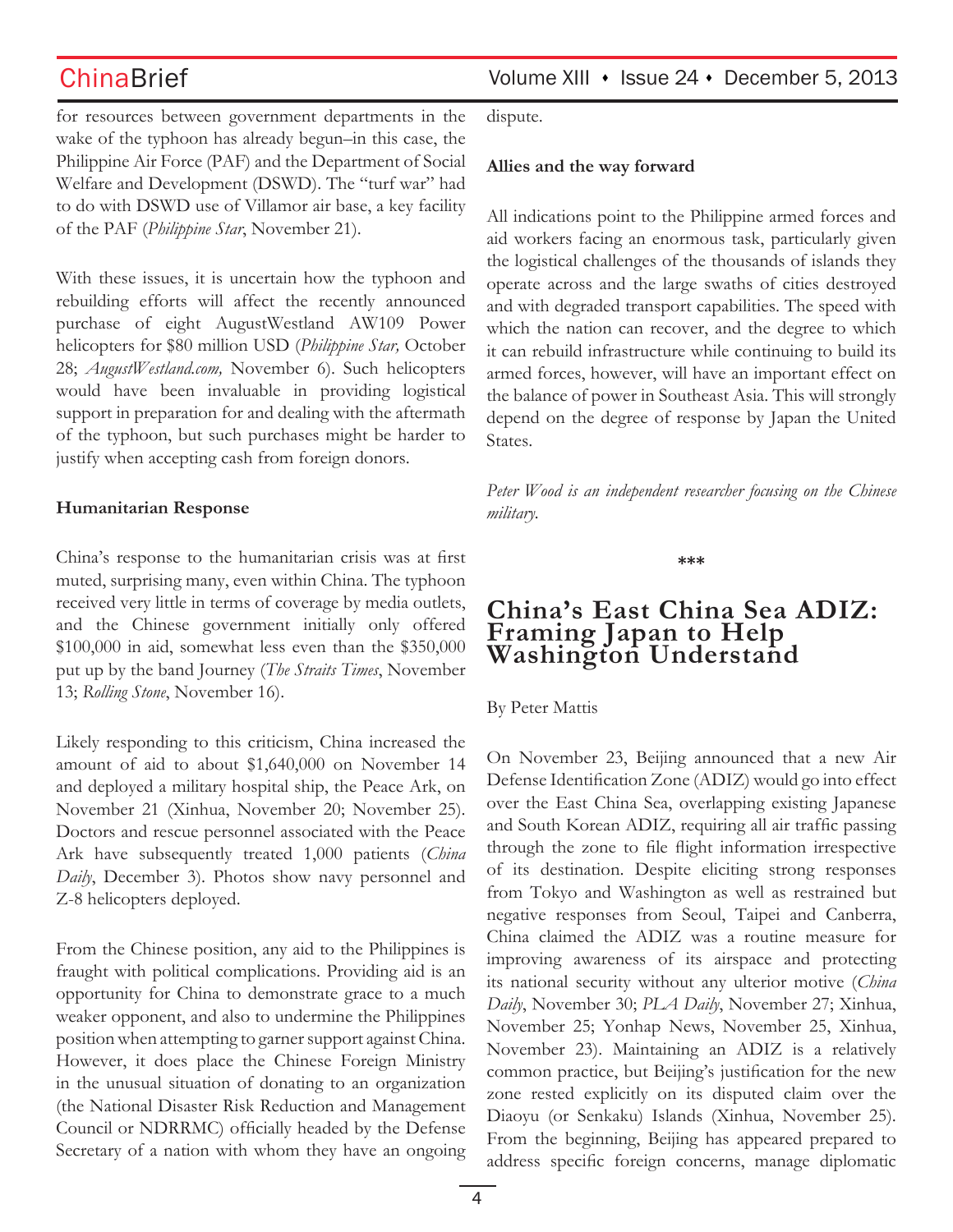backlash, and coordinate the launching and publicizing of air patrols. This suggests a deliberate action, even if the reasons for why now remain mysterious. The ways in which Beijing described the ADIZ's establishment indicates China has used this opportunity not only to reinforce its claim on the Diaoyu Islands, but also to drive a wedge between Japan and the United States.

## **The Execution of Policy, Not the Incitement of Crisis**

One of the most notable features of China's presentation of the ADIZ and its policies is the absence of crisis language. As Paul Godwin and Alice Miller have chronicled, Beijing makes steadily escalating statements prior to using military force—a feature noted in China's wars since 1949. **[1]** The principle mouthpieces of the party, while refuting Japanese and U.S. protestations, have remained relatively tame in their language. Only one statement in an institutional, unsigned editorial in the military's paper evoked this kind of warning:

We especially hope that some individual countries will give up their pride and prejudice. They shouldn't be blinded by their own selfishness so as to underestimate the Chinese people and the Chinese military's resolute determination to safeguard China's national sovereignty and security as well as the regional peace and stability" (*PLA Daily*, November 25).

In addition to the absence of crisis language from authoritative outlets, the ADIZ story was not initially played up in China media web portals and required deliberate interest in defense news to find. This further demonstrates China's effort to present the formation of the ADIZ in a low-key manner.

Indeed, Beijing's entire presentation of the ADIZ focuses on establishing China's action as normal and legal as well as expressing China's concern for peace. Institutional and expert commentaries in the days that followed the announcement were filled with annotations such as "having no intention to generate tensions," "a move of justice to safeguard regional peace and stability" and the assertion the ADIZ "cannot be described as a threat to

# ChinaBrief Volume XIII • Issue 24 • December 5, 2013

another country" (China Military Online, November 28; Xinhua, November 25; *PLA Daily*, November 25). The hawkish defense commentator Luo Yuan and National Defense University professor Meng Xiangqing even suggested the ADIZ, in the words of the latter, "will in fact bring more security for aircraft flying over the East China Sea. The zone will help reduce military misjudgment"—a position reiterated by the defense ministry this week (Xinhua, December 3; China-US Focus, November 27; Xinhua, November 26).

Four indicators strongly suggest the declaration of the ADIZ was a well-planned policy action that was coordinated across the government, or least among senior policymakers. Although China may be getting vastly better at crisis management and getting its message out, these indicators buttress the hypothesis that the ADIZ was deliberate, considered policy:

- 1. Xinhua announced the ADIZ as a "Statement by the Government of the People's Republic of China," which is relatively rare and suggests a policy coordinated at the highest levels—the Politburo Standing Committee and possibly the Central Military Commission (Xinhua, November 23).
- 2. Chinese diplomats in at least three countries—the United States, Japan and Australia—had prepared talking points to downplay the implications of the ADIZ as well as any suggestion that it affected the sovereignty disputes in the East China Sea (Xinhua, November 26; Xinhua, November 25; *The Australian*, November 25; *South China Morning Post*, November 25).
- 3. A variety of Chinese military and legal experts across the PLA's different institutions were prepared to discuss the ADIZ, its implications as well as its consistency with domestic and international law and treaty commitments. In addition to the Ministry of National Defense spokesmen, Beijing presented comments from the PLA Air Force, the PLA Navy and National Defense University as well as their affiliated education establishments (Xinhua, November 26; *People's Daily*, November 24; Xinhua, November 24; Xinhua, November 23).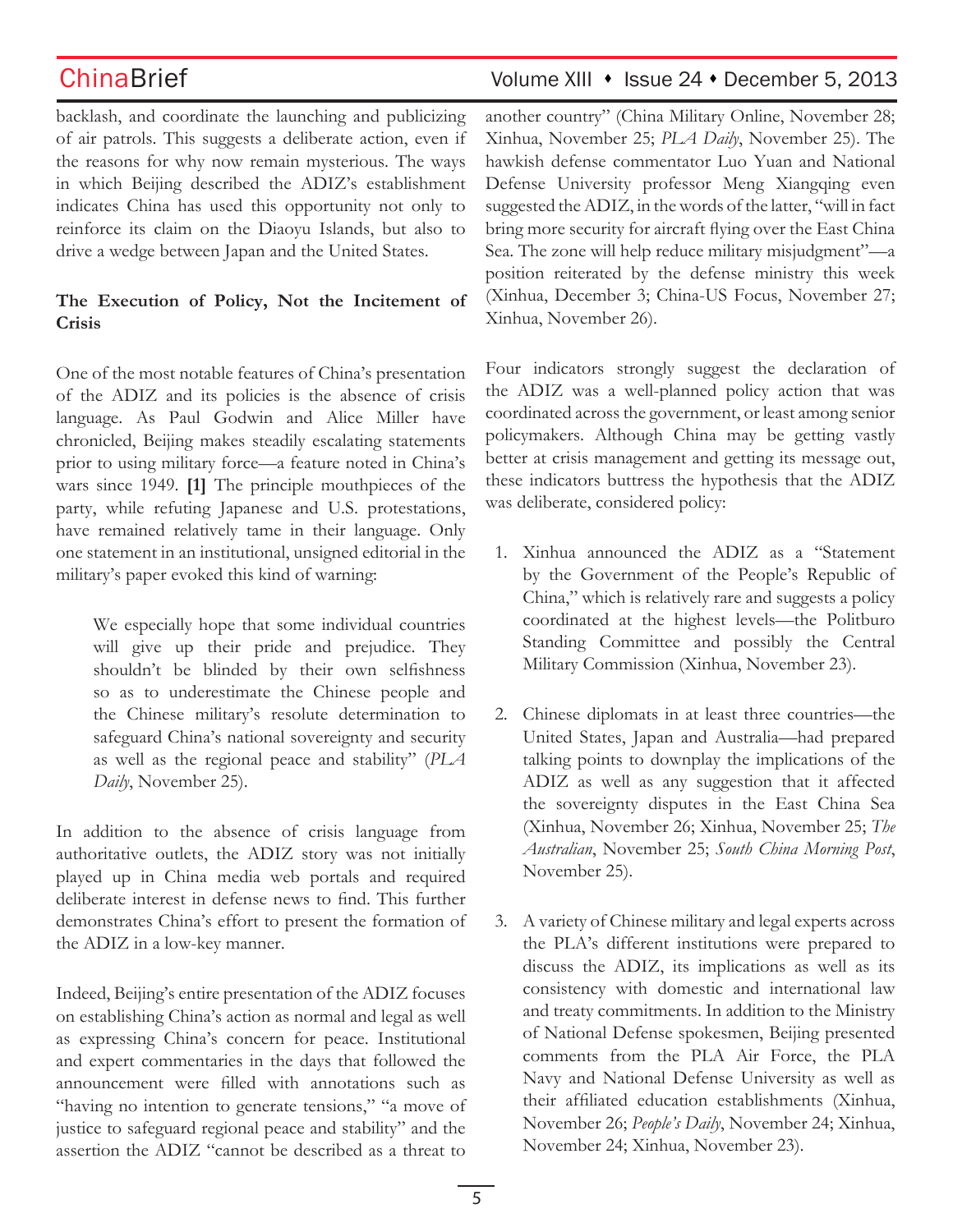4. Shortly after announcement of the ADIZ, Beijing dispatched and publicized its first aerial patrol of the newly-designated zone (*People's Daily*, November 24; Xinhua, November 24).

### **Framing Tokyo for Washington's Benefit**

The careful control of the ADIZ presentation indicates that China's story has a calculated message for a targeted audience. Although Beijing is demonstrating once again that the Diaoyu Islands are, in fact, disputed, the main messaging appears directed at Washington and its commitment to Japan. In many respects, the U.S.-Japan alliance and the basing of U.S. military forces is one of the keys to the military aspects of Washington's "rebalancing toward Asia"—a feature recognized as such by Chinese analysts (*PLA Daily*, February 2; *Dang Jian*, January 18).

China's propaganda presentation contains three themes relevant to the United States and aimed at driving a wedge between it and Japan. Although none of these are necessarily new, the ADIZ declaration offered an opportunity to use them within the context of an emerging crisis:

- 1. Japan, not China, is the threat to regional peace and stability
- 2. Washington is failing to live up to its commitments in the post-World War II world
- 3. Tokyo is dragging the United States toward conflict

### *Japan, not China, is the Threat to Regional Peace and Stability*:

Consistent with its past conflicts, Beijing has painted its actions as defensive and the internationally-recognized, appropriate reaction to the provocation of Japan's military activities on its periphery (*PLA Daily*, November 27). Tokyo rather than Beijing, especially because of the government's purchase of Diaoyu Islands last year, is portrayed as the real threat to the status quo and regional stability. MND spokesman Yang Yujun stated "Facts have proven that it is Japan who has been creating tense situations" or, as one unsigned editorial put it, "[Washington] should pin the blame on the real offender

# ChinaBrief Volume XIII • Issue 24 • December 5, 2013

for changing the status quo in the East China Sea and undermining regional peace and stability" (Xinhua, November 25). In Beijing's telling, the situation is only going to get worse as the return of Prime Minister Shinzo Abe presages a more firm Japanese policy—a process already begun. One of the institutional editorials protesting China's innocence noted "Abe has taken a series of worrisome actions, including increasing Japan's military budget for the first time in 11 years, staging more military exercises and even openly announcing the intention to revise Japan's pacifist constitution" (Xinhua, November 25).*Washington is Failing to Live Up to Its Commitments in the Post-World War II World*:

China has attempted to frame controlling Japan (and restraining its militarism) as part of the U.S. post-World War II international system. An unsigned Xinhua editorial stated Tokyo "has also rejected and challenged the outcomes of the victory of the World Anti-Fascist War" (Xinhua, November 25). MND spokesman Yang added "Japan also boosted its military capacity under various disguises, attempting to change the post-World War II international order" (Xinhua, November 29). One article appearing on a Central Party School-run news portal before the ADIZ announcement even equated Washington's tolerance of rising Japanese militarism with appeasing Germany prior to the outbreak of World War II—something that provides an immediate palliative at the expense of long-term stability (Seeking Truth Online, October 23).

Beyond the issue of Japanese militarism, the 70th anniversary of the Cairo Declaration this month offered the opportunity to invoke the Allies' commitment to restoring Chinese territories lost to Japan. The declaration stated "all the territories Japan has stolen from the Chinese, such as Manchuria, Formosa, and Pescadores," which was later reaffirmed by the Potsdam Declaration in 1945. China's current interpretation is that this includes the Diaoyu, so "in international law, the Diaoyu Island and its affiliated islands have been returned to China since then" (Xinhua, December 1; Xinhua, November 25).

The other, more current, U.S. failure relates to China's assessment that Washington has acted in bad faith over its commitment to not take a position on the sovereignty of the Diaoyu Islands. The official statements reacting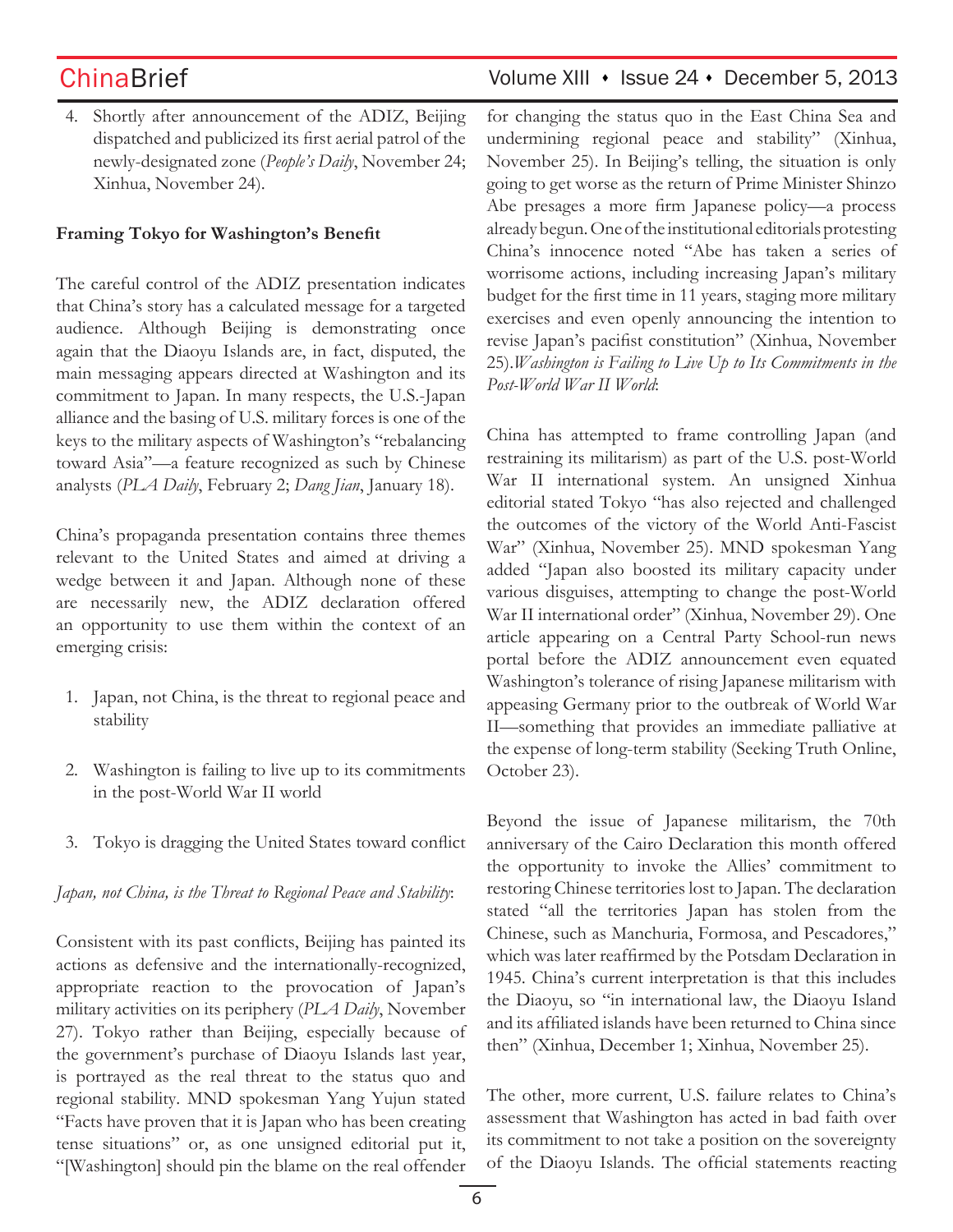to the ADIZ delivered by Secretary of State John Kerry and Secretary of Defense Chuck Hagel along with the B-52 flights suggest, at least to Chinese analysts, that Washington already has taken a clear stand against China. As Su Xiaohui, a researcher at the MFA-run China Institute for International Studies, wrote, "[the United States] even pretended to have forgotten its consistent claim of holding no positions in the issue of the Diaoyu Islands while making stress on its obligation to its allied country" and reiterated its treaty commitment to help Japan defend the islands (*People's Daily Overseas Edition*, November 28).

### *Tokyo is Dragging the United States toward Conflict*:

The official Chinese press have castigated Washington's responses to the establishment of the ADIZ, suggesting that the United States is emboldening an increasingly militaristic Japan and moving Beijing and Washington closer to conflict. Xinhua opined that "The U.S. overreaction has bolstered Japan intentionally or unintentionally," allowing Tokyo to malignly influence U.S.-China relations (Xinhua, November 27). According to an English-language editorial, "Washington's 'message' will only add fuel to Tokyo's dangerous belligerence and further eliminate room for diplomatic maneuvers. More importantly, it may put China and [the United States] on a collision course" (*China Daily*, November 28). Elsewhere, Xinhua warned the United States that "keeping a blind eye to the dangerous tendency in Japan could prove to be risky and might even jeopardize the U.S. national interests" (Xinhua, November 25).

This theme raises the hope that, should Washington not support Japan, Sino-American competition and/ or conflict may be averted. An editorial in the Englishlanguage *China Daily* addressed this directly: "The 'more collaborative and less confrontational future in the Pacific' [Kerry] envisages rests more on Japan being sensible and peaceful" (*China Daily*, November 26). A Japan not confident of U.S. support, according to the Chinese media, would be less prone to militarism and more likely to deal fairly with China over the future of the Diaoyu Islands.

# ChinaBrief Volume XIII • Issue 24 • December 5, 2013

At this early date, there seem to be few clear conclusions about Beijing $\square$  s intensions in announcing an ADIZ. First, there seems little doubt that this was a coordinated policy that was executed at a time of Beijing $\Box$  s choosing. It is not a policy free-for-all, but rather another calculated step that reinforces Chinese territorial claims and cannot be easily turned back, as the White House $\square$  s recommendation for U.S. commercial airlines to abide by China $\square$  s ADIZ regulations recognizes. Second, the way in which China has framed the issue suggests a deliberate effort to convince the United States that its interests are not aligned with Japan $\square$  s. The U.S.-Japan alliance is key to the U.S. rebalancing toward Asia, and many Chinese analysts have long seen this policy as little more than a prelude to $\Box$  or a façade for $\Box$  containment, or at least as destabilizing East Asia (Xinhua, November 26; Pivot and Parry: China's Response to America's New Defense Strategy, *China Brief*, March 15, 2012).

Beijing's arguments rely on Washington's privileging Sino-U.S. cooperation on a range of global issues above other commitments. As it has been presented, Japan appears to join a set of issues—including Taiwan and export controls—that Beijing claims inhibit progress in the Sino-American relationship. The framework that Beijing has put forward for reconciling problems in U.S.-China Relations—the "New Type of Great Power Relations" or "New Model of Relations among Major Countries" (*xinxing daguo guanxi*)—reinforces this kind of thinking, because it speaks to the long-held hope of a partnership and avoiding the pessimistic repetition of great power conflict ("Chinese Dreams: An Ideological Bulwark, Not a Framework for Sino-American Relations," *China Brief*, June 7; "China's Search for a 'New Type of Great Power Relationship'," *China Brief*, September 7, 2012). Yet, Beijing's behavior in the South and East China Seas suggests this hope will come at the cost of acceding to Chinese pressure on the international system. Thus, the choice is not between U.S. relations with China or countries on its periphery, but rather between a partnership with China and preserving the international system Washington created.

*Peter Mattis is a Fellow with The Jamestown Foundation's China Program and a PhD Student in Politics and International Studies at the University of Cambridge. He served as Editor of* China Brief *from 2011 to 2013.* 

## **Conclusion**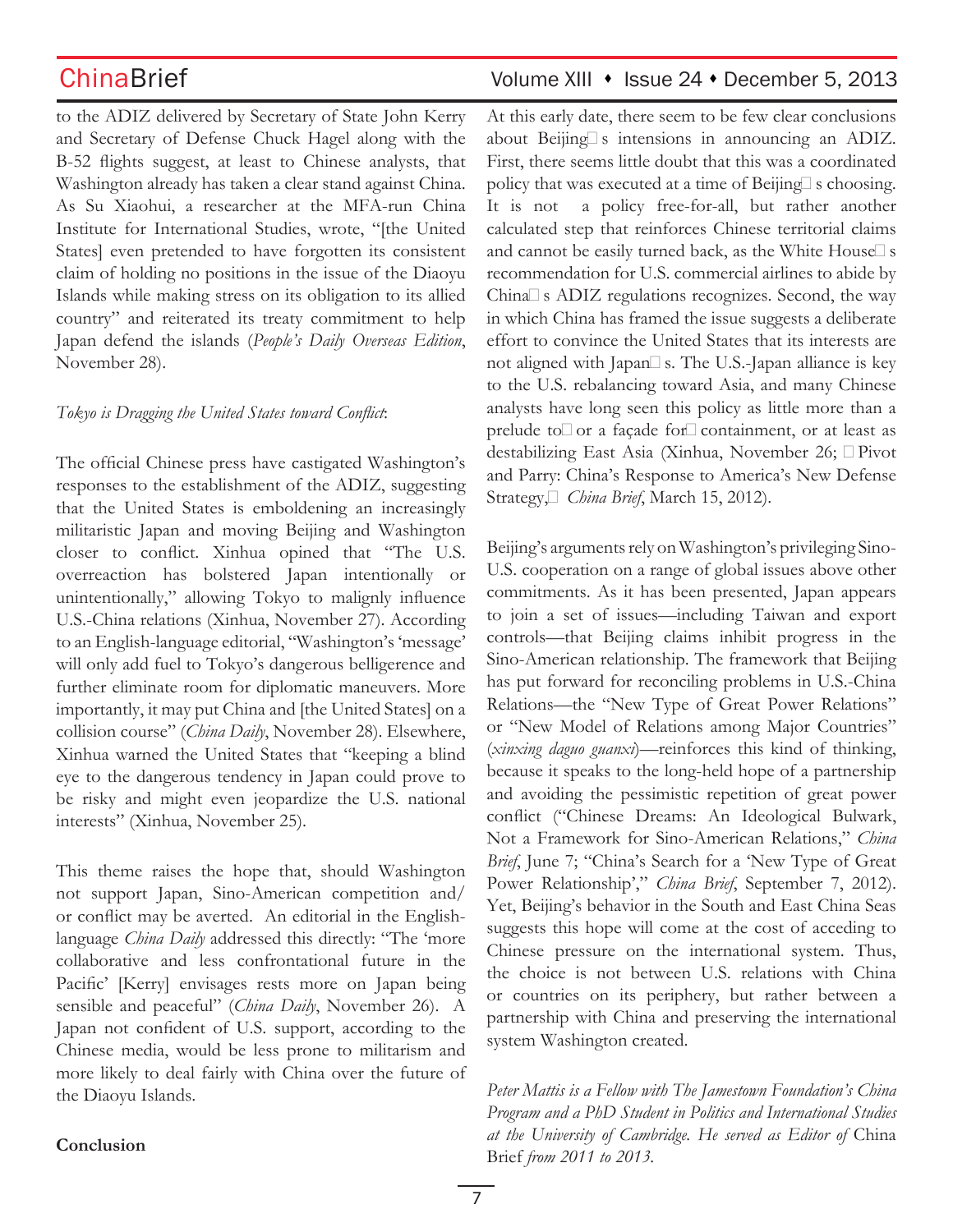### **Notes:**

1. Paul H.B. Godwin and Alice L. Miller, *China's Forbearance Has Limits: Chinese Threat and Retaliation Signalling and Its Implications for Sino-U.S. Confrontation*, China Strategic Perspectives, No. 6 (Washington, DC: National Defense University, 2013) <http:// www.isn.ethz.ch/Digital-Library/Publications/ Detail/?ots591=0c54e3b3-1e9c-be1e-2c24 a6a8c7060233&lng=en&id=166508>

### **\*\*\***

# **AirSea Battle and ADIZ: A Reaction to a Reaction**

By Harry J. Kazianis

On November 23, China announced the creation of a new Air Defense Identification Zone (ADIZ) covering the East China Sea. Immediate reactions have focused on its effect on the territorial claims of Japan, South Korea and Taiwan. However, the new ADIZ is also a major step toward China's ambitions to monitor and restrict foreign military activity in what it describes as its "Near Seas." As Peter Mattis writes in this issue of *China Brief*, the rollout of the new zone displays no signs of crisis language, but instead appears to be the result of a careful policy process—likely a long-term effort to neutralize U.S. efforts to ensure access to the East China Sea, themselves a reaction to previous Chinese actions.

The ADIZ belongs not only to the context of China's territorial disputes, but also to an escalating, if low-key, disagreement with the United States over operations in the Near Seas. It provides a legal framework for China's complaints about U.S. intelligence-gathering flights near China's borders, and for radar tracking and harassment of aircraft that fail to report flight plans to Chinese authorities—what Ministry of Defense (MoD) spokesman Yang Yujun described as "potential air threats" (MoD website, November 23).

In Chinese analysis, these efforts are necessary to resist growing threats from the U.S. military against the integrity of Chinese borders. The ADIZ is thus likely a response

# ChinaBrief Volume XIII • Issue 24 • December 5, 2013

not only to Japan's "nationalization" of the Diaoyu/ Senkaku Islands, but to the U.S. operational concept dubbed "Air-Sea Battle" (ASB) highlighted in Chinese analysis as proof of the threat of possible U.S. military intervention in China's interests. ASB is itself a reaction to China's earlier efforts to develop Anti-Access/Area Denial (A2/AD) capabilities, suggesting that Chinese and U.S. military planners are already engaged in a conceptual arms race to produce frameworks for controlling access to the Near Seas.

While China's military capabilities are growing they pale in comparison to those of the United States. Clearly aware of this, Beijing has developed a strategic posture that places its forces in position to wage an asymmetric struggle instead. Referred to as counter-intervention operations by Chinese scholars, or A2/AD by American strategists, PLA forces would attempt to exact vicious losses using ballistic and cruise missiles, ultra-quiet conventional submarines, advanced mines, possibly UAVs, and other weapons that are sophisticated and increasingly homegrown. Having studied the lessons of past military campaigns waged by Washington over the last several decades, Beijing sees strategic suicide in allowing a larger power the military advantage of building-up forces and then striking in mass. Halting such a build-up through an A2/AD strategy—with many Chinese scholars arguing for massive preemptive strikes—seems the best strategy if conflict ever occurred. **[1]**

In response to growing A2/AD challenges around the world, the United States has developed the operational concept of Air-Sea Battle. Holding a similar title to the NATO concept of AirLand Battle of the 1980s, ASB, in very broad terms, seeks to create a higher level of "jointness" between American air and sea power to overcome the challenge of A2/AD environments. At a recent public hearing of the House Armed Services Committee's Seapower and Projection Forces Subcommittee, Rear Admiral James G. Foggo defined the concept as it stands today:

(ASB) i*s* designed to assure access to parts of the "global commons"—those areas of the air, sea, cyberspace and space that no one "owns," but which we all depend on—such as the sea lines of communication. Our adversaries' anti-access/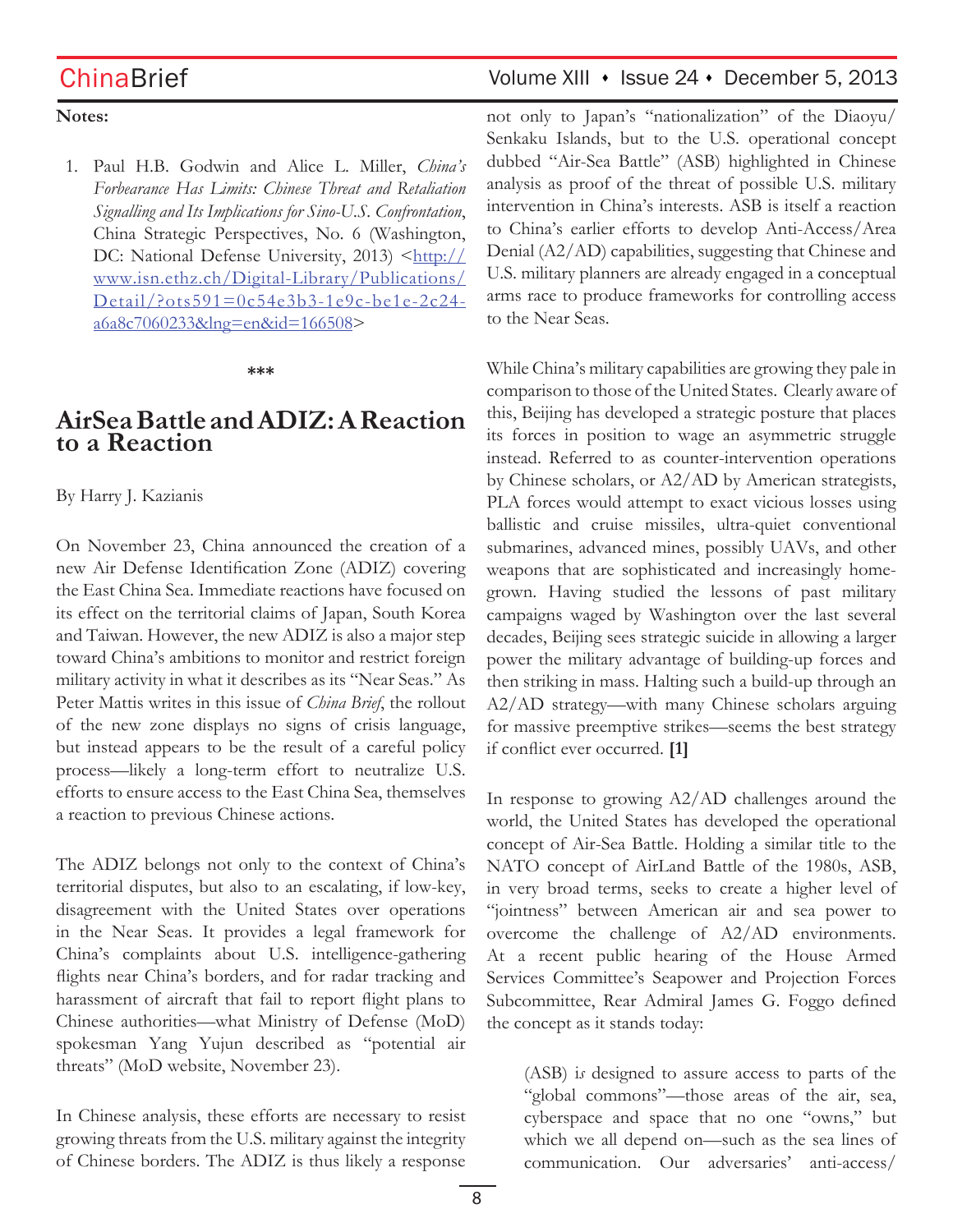area denial strategies employ a range of military capabilities that impede the free use of these ungoverned spaces. These military capabilities include new generations of cruise, ballistic, airto-air, and surface-to-air missiles with improved range, accuracy, and lethality are being produced and proliferated…Accordingly the Air-Sea Battle Concept is intended to defeat such threats to access (Navy Live, October 10).

Such an operational concept is clearly aimed at negating China's A2/AD capabilities, although almost all official ASB-related documents from the U.S. military take pains to avoid naming China specifically. This version of ASB implies the possibility of strikes on Mainland China to cripple important A2/AD command and control (C2) and C4ISR systems that would drive Beijing's A2/AD "system of systems" (The Diplomat, September 26). Understanding Beijing's reaction to ASB is of importance for obvious reasons: China is increasingly concerned over the implications of ASB, its effectiveness against its growing military might and A2/AD strategy. Through a series of articles in mainstream Chinese media, comments by senior officials and most importantly possible acquisitions of new military technology from Russia that could help defend current and future ADIZ plans, Beijing has demonstrated a clear focus on the challenge presented by ASB. Indeed, China's reaction to the concept will have clear ramifications for the security situation throughout the Indo-Pacific, for America's allies, as well as for the various flashpoints throughout the region.

### **Reactions in the Press to AirSea Battle**

An unsigned article in the *People's Daily* titled, "AirSea Battle Renews Old Hostility," argued, "If the U.S. takes the AirSea Battle system seriously, China has to upgrade its anti-access capabilities. China should have the ability to deter any external interference but unfortunately, such a reasonable stance is seen as a threat by the U.S." The article goes on to note that:

It is meaningless to argue the value of U.S. and Chinese security interests. However, it is worth noting that on one hand China has no intention to drive the U.S. out of Asia, but on the other hand, China is resolute to stand firm against any

# ChinaBrief Volume XIII • Issue 24 • December 5, 2013

interference from the U.S. in the event of a crisis (*People's Daily*, November 14, 2011).

Chinese officials have also commented in various formats dismissing the ambiguity of American defense officials to name ASB as being specifically aimed at China. Speaking to the *Financial Times*, Li Yan, a researcher at the Chinese Institutes of Contemporary International Relations notes that "even if you say it's not completely aimed at China, it is still mainly aimed at China." He went on to explain that "For the Americans have said very clearly that AirSea Battle is mainly directed at anti-access and area denial warfare, and [past U.S. assessments] all show that they believe China is conducting anti-access and area denial warfare" (*Financial Times*, December 8, 2011).

While one must take seriously Chinese statements concerning ASB, scholars must also look for changes in Beijing's actions, specifically, changes in military tactics, strategy and/or procurement. As noted above, China may seek to enhance its A2/AD capabilities to offset the power of ASB. Indeed, recent reports suggest Beijing may be close to signing various deals with Russia in hopes of enhancing its own A2/AD and conventional military capabilities.

### **Striking at ASB Through New Defense Technology**

One such agreement that has been in and out of the news in recent years is China's possible acquisition of the SU-35 fighter. While the deal is by no means sure, it is an indication of China's military desires (see *China Brief*, October 10). . If acquired, the SU-35 would give China the ability to deploy advanced fighter jets for longer periods of time in the East and South China Seas, improving the effectiveness of patrols in the new ADIZ. The aircraft would also likely be superior to most fighters in Asia (minus the F-22 or later F-35) and fill the gap until presumably domestic 5th generation stealth airframes can come on line like the much-discussed J-20.

Beijing may also be interested in acquiring a new generation of ultra-quiet submarines from Moscow (Want China Times, September 9; *South China Morning Post*, March 25). This has been tied to press reports surrounding a possibly SU-35 sale in many instances. While reports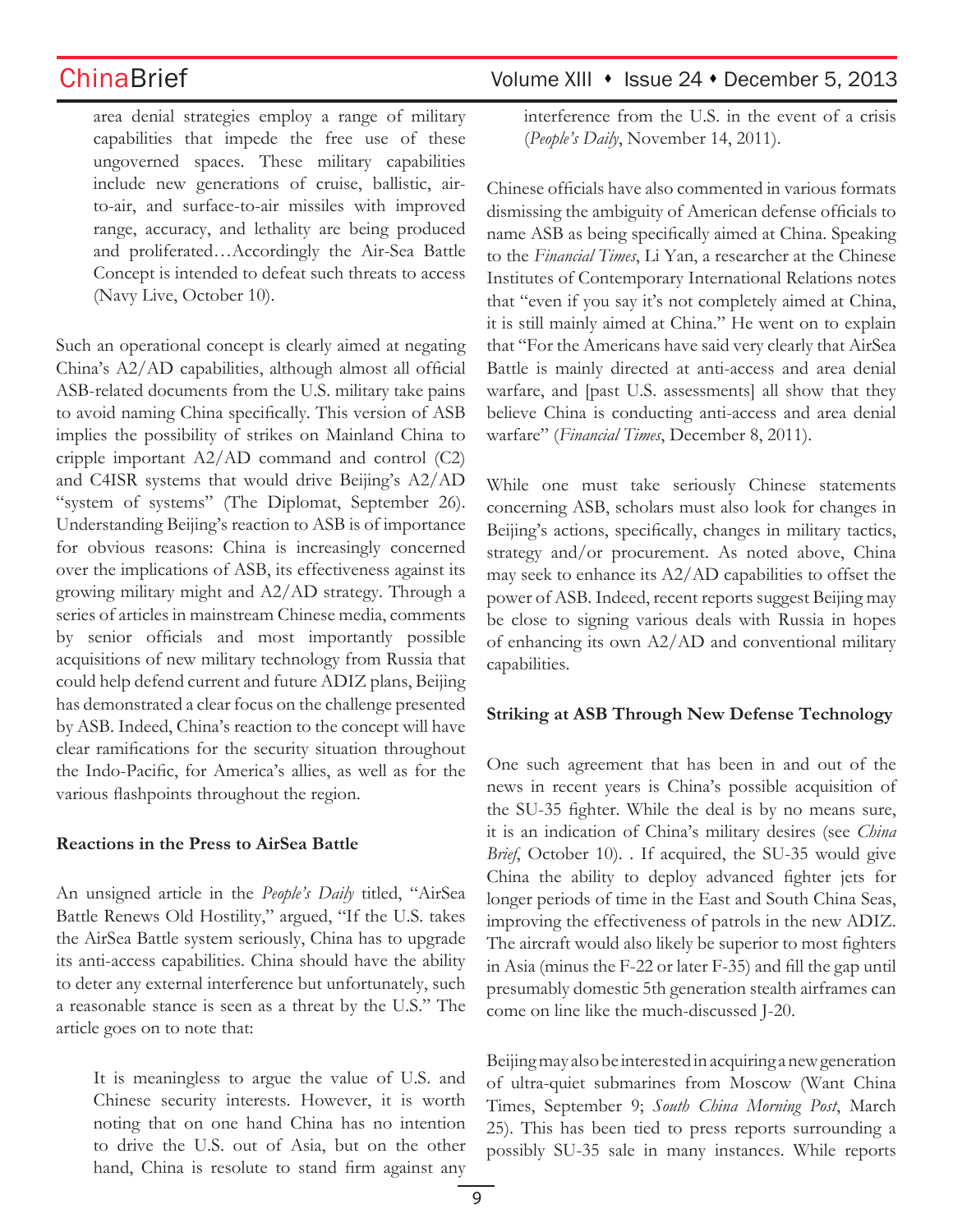do vary on the firmness of any deal, an infusion of new submarines would be of vital importance to China not only for the ability to deploy undersea vessels with greater capabilities but also new technologies each sub would come with (Russian AIP engines, quieting technologies etc.). Such technologies could give future Chinese boats new capabilities over time that would help negate the large advantage American and allied forces have in antisubmarine warfare that could be part of an ASB-based strategy.

Reports have also surfaced that Russia may even consider selling to China its most prized air defense system, the much discussed S-400 (Voice of Russia, May 6, 2012). Such a sale would have clear ramifications if such systems were deployed across the Taiwan Strait and near the disputed Diaoyu/Senkaku islands. In its article detailing the possible sale, *Defense News* notes that such a sale will give Beijing "complete air defense coverage of Taiwan" and allow for important "ballistic-missile defense capabilities that it lacks" (*Defense News*, May 25). Such a system would also certainly raise the level of risk U.S. and allied forces would face if kinetic strikes on the Mainland were part of an ASB strategy. If deployed in the area of the East China Sea, such new air defense technology would also assist in giving teeth to China's new ADIZ.

While China may clearly be exploring its options to increase the utility of its A2/AD capabilities against a future ASBbased strategy via Russian weapons sales, there are clear challenges to such a strategy. First, even if Beijing were to purchase all of the above weapons systems, Chinese planners would need ample time to learn the intricacies of such systems, adapt them to their own needs, tie them into China's own command and control systems as well as achieve a high level of competency in training to be able to fight under war-time conditions—certainly not something that can be done quickly.

History also suggests that Moscow may balk at such agreements. Russia has not forgotten the case of the SU-27 fighter sold to China in 1992 and in time expanded to allow Beijing to build the aircraft domestically. The agreement broke down when Russia accused China of copying the plane and recasting it for sale on the global arms market. However, given warming relations, increased military cooperation and joint training as well as

## ChinaBrief Volume XIII • Issue 24 • December 5, 2013

converging goals of negating American power, Moscow may see increasing utility in selling such weapons to Beijing.

The dueling strategic doctrines of Beijing and Washington will have ramifications not only for both parties but the entire Asia-Pacific and wider Indo-Pacific. A trend of precarious security competition—recently highlighted by China's ADIZ declaration—is in danger of now becoming what many political scientists like to term a "security dilemma." With America attempting to negate China's A2/AD strategy with ASB and Beijing looking for responses to ASBChina is likely to take more steps like the establishment of the East China Sea ADIZ, worsening the risks of miscalculation and conflict (The Diplomat, December 4).

While both sides clearly seek strategic advantage over the other, both parties must recognize continued dialogue and cooperation on various fronts can at least hope to mitigate some strategic tensions. China's creation of an ADIZ in the East China has been interpreted by many as a hostile act driven by territorial disputes. The move, however, must also be seen in the context of growing Sino-U.S. security competition involving new military platforms, operational concepts and strategies–a conceptual arms race to produce frameworks for accessing and controlling parts of the global commons in maritime Asia.

What the future holds for this region may be decided not only by how each side responds to one another's strategic maneuvers, but if both sides are serious at looking for ways to reduce tensions. If not, a toxic pattern of move and counter-move could be the new norm—with dangerous ramifications for years to come.

*Harry J. Kazianis serves as Managing Editor for the* National Interest *and Non-Resident WSD Handa Fellow, CSIS: PACNET. He previously served as Editor of The* Diplomat*.* 

## **Notes:**

1. See Jiang Lei, *Modern Strategy for Using the Inferior to Defeat the Superior*, Beijing: National Defense University Press, 1997, and Shen Kuiguan, "Dialectics of Defeating the Superior with the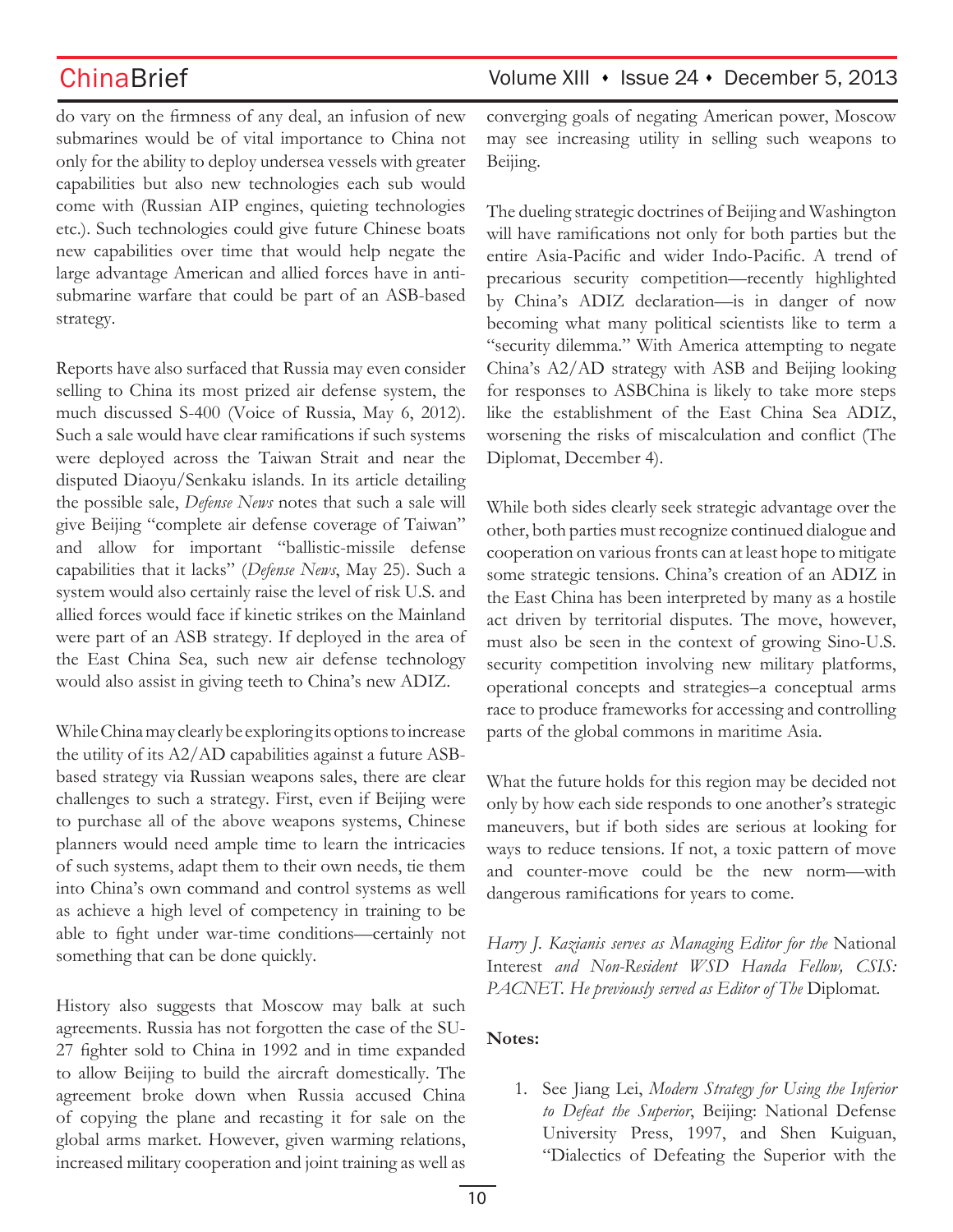Inferior," in *Chinese Views of Future Warfare*, Washington, D.C.: National Defense University Press, 1998.

**\*\*\***

## **Critical Node: Taiwan's Cyber Chinese Espionage**

By Russell Hsiao

Cyberspace is emerging as a contentious frontier in cross-Strait relations. Overt military tension in the Taiwan Strait has ostensibly given way to a cold war in the cyberdomain. A surge in China-sponsored cyber intrusions was highlighted recently by Taiwan's intelligence chief, Tsai Der-sheng. In remarks made during a public hearing held in late March at the Legislative Yuan's Foreign Affairs and Defense Committee, the head of the National Security Bureau (NSB) drew attention to the increasingly severe and complex nature of the cyber threat posed by China to the world, and particularly to Taiwan (ROC) (*Taipei Times*, March 21). Taiwan's Ministry of Defense (MND) 12th National Defense report—which was released in early October—also reflected the growing cyber threat in its overall assessment of Chinese military capabilities directed against the island. The MND report stated that China plans to enhance its combat capabilities to a level sufficient to invade Taiwan by 2020 (Focus Taiwan, October 10; MND *National Defense Report 2013*, October 9, hereafter *NDR 2013* in references).While preparations by the People's Liberation Army (PLA) for a military invasion of Taiwan would be detectable with early warning signals and other cues, a coordinated cyber attack could be instantaneous, hard to predict, and thus preemptively counter. Given modern economies, governments' and militaries' increasing reliance on information technology and networked computing for critical functions—including military operations—a successful, targeted, and coordinated cyber attacks could alter the strategic calculus, and possibly determine the tactical landscape before a kinetic military operation. After a decade long confrontation in cyberspace, the cyberdomain over the Taiwan Strait appears to be coming to a cross-road. Its import for national security appears to be a top priority for decision makers in Taipei. Indeed,

# ChinaBrief ChinaBrief Volume XIII • Issue 24 • December 5, 2013

Taiwan's defense planners and stewards of the U.S.– Taiwan defense relationship—increasingly faced with a resource constrained environment—need more than ever to prioritize developments of asymmetric capabilities in the cyber-domain to deter China's increasing coercive capabilities against Taiwan.

### **China's Cyber Threat to Taiwan 'Very Severe'**

The NSB report, which was prepared in advance of a legislative hearing in April and reported on by the Taiwanese media, described China as being armed with a cyber army of more than 100,000 people. The report also outlined the counter-measures taken by other countries against increasing state-sponsored cyber attacks (Focus Taiwan, April 28). It added that the PRC has allocated more than \$80 million to its cyber war workforce in 2013 (Focus Taiwan, April 28).

Taiwan has been the most intense target of Chinasponsored cyber espionage (Radio Free Asia, March 1). Indeed, the island nation has endured at least a decade of highly-targeted data-theft attacks from China of the kind that are now clearly being directed towards larger countries (Reuters, July 18). For instance, at the 10th National Information & Communication Security Taskforce meeting in 2002, a Taiwanese government report on Chinese-cyber intrusions revealed that hackers from Wuhan, Hubei province, infiltrated computers covered by Chunghwa Telecom, and installed hacking programs that stole a large trove of data (a 2011 report by Project 2049 also found that Wuhan is the headquarter for the PLA Third Department Sixth Bureau). A total of 42 units of government websites were infected and 216 computers infiltrated in the coordinated attack. According to Cai Qingyan, who was then-Executive Yuan Minister without Portfolio, it was the first time Chinese hackers organized a major cyber intrusion on Taiwan's cyber networks (China Gaze, October 11, 2002).

It followed the first documented "Taiwan-China Hacker War," which took place in August 1999 when then-Taiwanese President Lee Teng-hui defined relations between Taiwan and China as state-to-state relations. Chinese hackers responded by sabotaging government, university and commercial sites. These attacks reportedly involved more than 160 infiltrations of Taiwan's national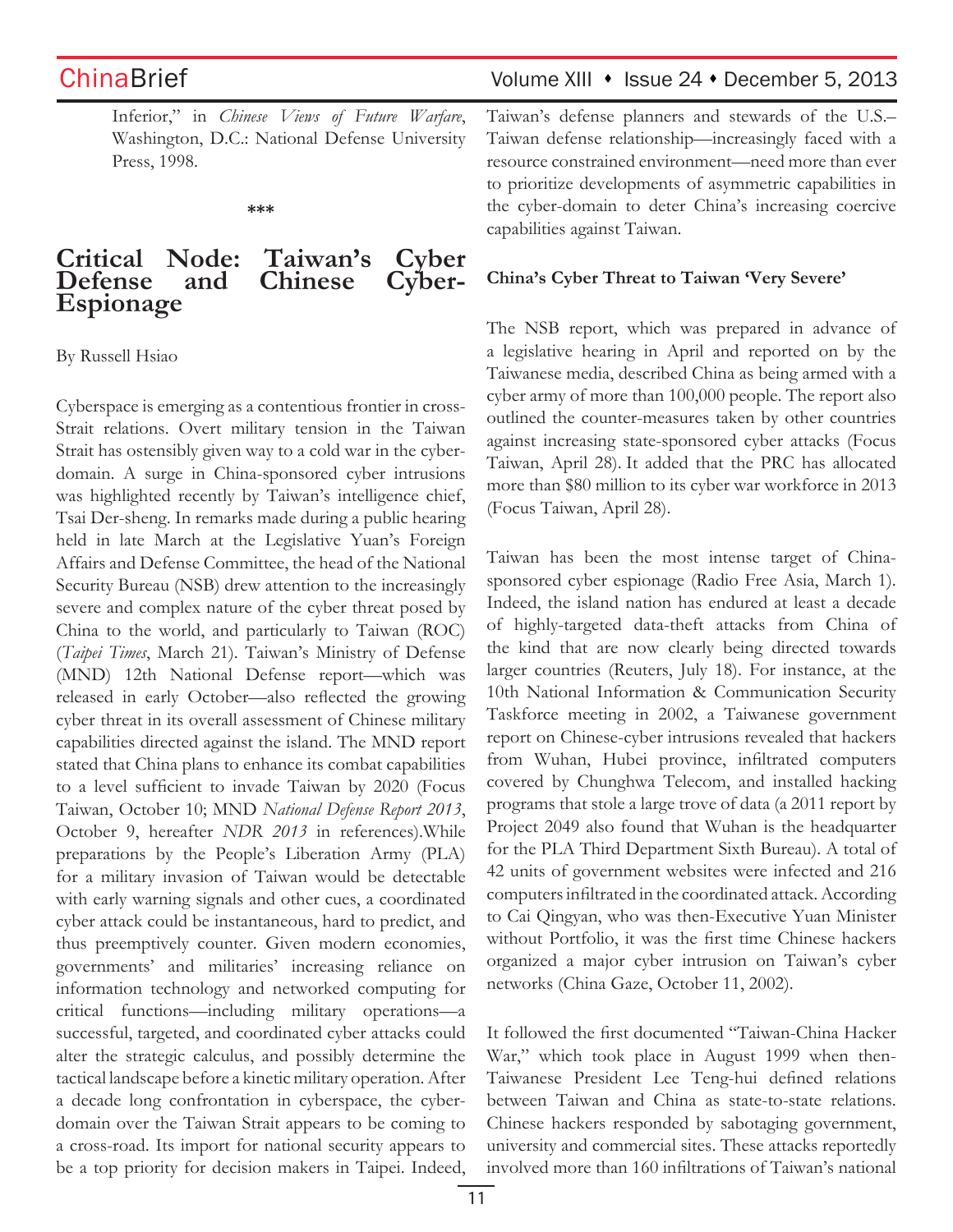computer networks. The hackers also attacked the American Institute in Taiwan's website. Indeed, Taiwan's cyber networks have been a primary target of Chinese hackers since, but as a result, these attacks have honed the island's cyber defense capabilities and infrastructure.

At the legislative hearing in April, the NSB director described the Chinese cyber threat as "very severe." In an uncharacteristically bleak response to a question by a legislator, the NSB director stated that "transportation and financial infrastructure would inevitably be put at risk if the CCP could successfully take destructive actions against Taiwan" (Taiwan National Policy Foundation, March 21).The director's statements and the report seem to reflect NSB's growing concerns over the vulnerabilities of the island's critical infrastructure. The NSB revealed that the agency's external websites were hit by hackers 3.34 million times in 2012 (*China Post*, May 8). The activities have grown in scope and volume. Additionally, while the traditional focus of Chinese cyber attacks has been on an adversary's government networks, the report stated that they have shifted their focus to civilian think tanks, telecommunications service providers, Internet node facilities and traffic signal control systems (Focus Taiwan, April 28). This trend appears consistent with the *modus operandi* of some Chinese hacker group activities against U.S. targets.

Then-NSB deputy director Chang Kuan-yuan stated that 38 percent of cyber attacks were launched from "zombie computers" that had been infected by viruses or Trojan horses (Chang submitted his resignation on October 22) (The Diplomat, April 30). These controlled computers serve as nodes in a broader network, and are typically industrial computers not protected by firewalls or invasion detection systems. Once hackers have taken control of these computers, they can use the compromised computers as relay points for infiltrating more secure networks.

The magnitude of this intrusion is partly explained by Chinese hackers using Taiwan as a "springboard" for other attacks. According to a Taiwanese network security company engineer cited by the *China Times*, because of the shared language and culture between Taiwan and China, Chinese hackers tend to target Taiwan as ground zero for launching larger cyber offensives. The

## ChinaBrief Volume XIII • Issue 24 • December 5, 2013

springboard tactic allows Chinese hackers to cover their digital footprints. When network security professionals attempt to undertake forensic analysis of digital evidence, a springboard may be the only identifier since it acts the primary internet protocol address for the attack (China News, October 7, 2010).

According to Chuang Ming-hsiung, section chief at the Criminal Investigation Bureau's High-Technology Crime Prevention Center: "Before China releases a virus to the United States, it will test it on Taiwan. That's why Taiwan has a faster response rate than the United States." According to the MND *National Defense Report 2013*: The PRC Cyber Force continues to use remote infiltration and viruses (malware) to infect, steal information or monitor our [Taiwan's] websites, affecting the normal operation of information systems. Once a conflict arises, these operations will enable them to cripple our command, control and logistics network, which will affect the normal operation of the ROC Armed Forces' information systems, and delay its contingency response time.

## **PLA Involved in Cyber-Attacks**

There are at least two bureau-level PLA units conducting cyber-espionage on Taiwan. According to the Project 2049 Institute's 2011 report *The Chinese People's Liberation Army Signals Intelligence and Cyber Reconnaissance Infrastructure*, they are the PLA Third Department's Sixth Bureau and the Nanjing Military Region's Technical Reconnaissance Bureau. The Third Department's Sixth Bureau has a military unit cover designator of 61726 and is headquartered in Wuhan's Wuchang district. The Nanjing MR Headquarters Department, led by former GSD Second Department (military intelligence) Director Major General Yang Hui, oversees two TRBs that are likely focused on Taiwanese military and other communications and computer networks, as well as U.S. activity in the Western Pacific area of operations. According to the *National Defense Report 2013*: "Starting in 2010, the PRC began developing new spy software to steal classified information on the internet. The software was developed with automated functions capable of changing data encryption, concealing transfer channels, and countering tracing attempts by network security personnel."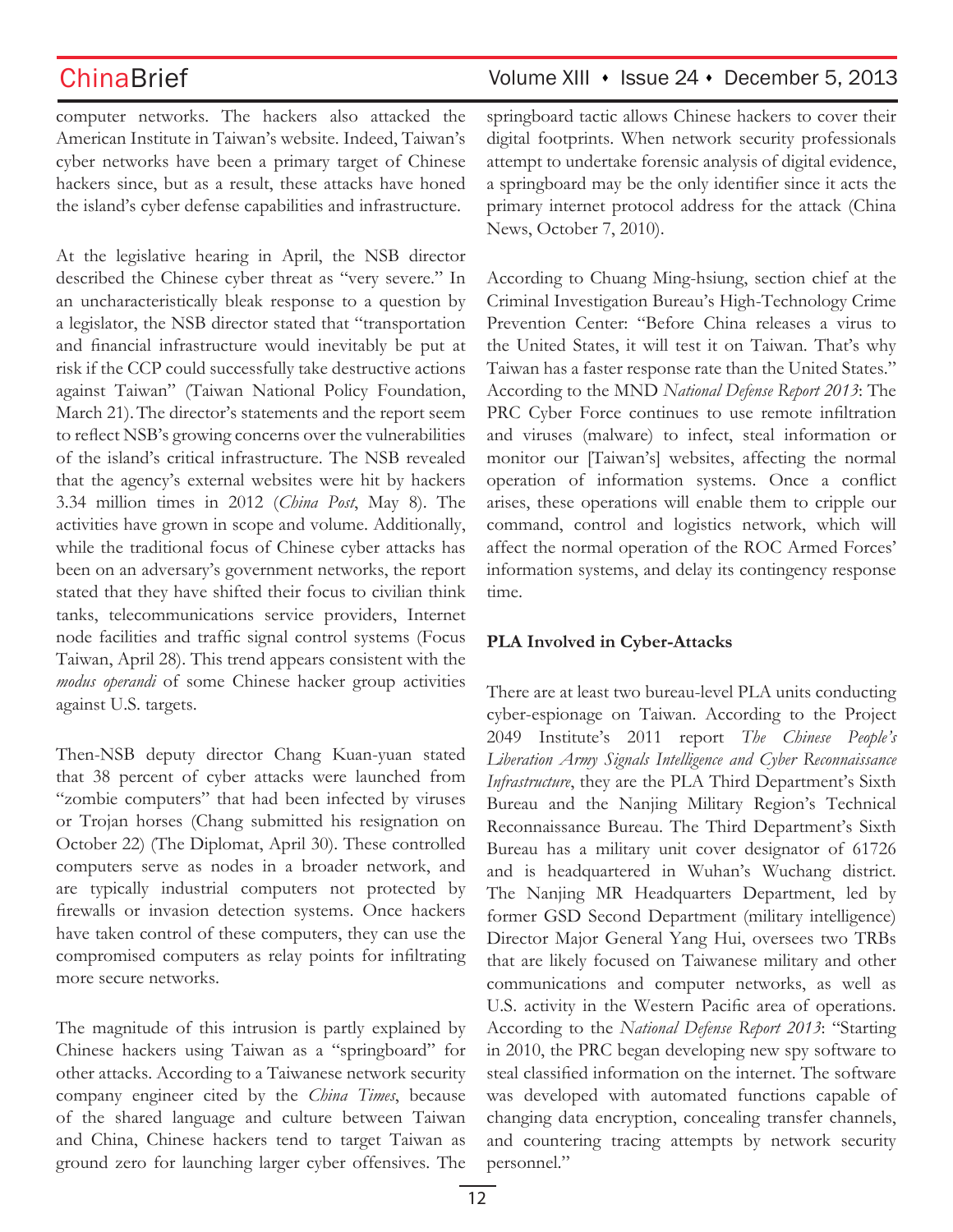### **Public-Private Initiatives in Cyber Security**

There are three major institutional actors in Taiwan's cyber-defense infrastructure: NSB, MND, and the Criminal Investigation Bureau (the successor to the Taiwan Provincial Police Administration).

There are currently three units under the MND's Information and Electronic Warfare Command, which was established in 2004, and include 3,000 military personnel who are responsible for countering cyber attacks (China News, October 7, 2010). Taiwan is reportedly developing a fourth cyber warfare unit as part of the government's overall efforts to beef up its cybersecurity capability (*China Post*, April 30). The Taiwanese government is also increasing its spending on cyberdefense by expanding the MND's Communications, Electronics and Information Bureau (CEIB) and creating a facility for conducting simulated cyber warfare (ZDNet, September 3, 2012). CEIB coordinates among different stakeholders within military for C4I, IW, EW, and other related areas. **[1]**

The lead unit in the NSB that has the cyber portfolio is the office for Sci-tech Intelligence and Communication Security, also known as No. 5. According to a recent unverified corporate intelligence report, Taiwan has developed an automatic Chinese character identification programs that filter signatures from Chinese computer attacks, in particular the analysis of viruses and IP addresses. The programs were developed by the NSB and the Office of Electronic Defense Information (NSB website; Intelligence Online, April 24).

Taiwan is planning for a nationwide multi-agency exercise to simulate how the government would respond in the event of a cyber attack. The CEIB is scheduled to conduct joint exercises with other parts of the military (*Taipei Times*, April 30). The NSB report urged the government to work with local telecommunication providers to enhance their security up to the Internet and telecommunications infrastructure level in light of the increasing cyber attacks on civilian networks. Taiwan's three leading telecommunication service providers— Chunghwa Telecom Co., Taiwan Mobile Co., and Far EasTone Telecommunications Co.—will reportedly be working along-side with the government (Focus Taiwan,

# ChinaBrief Volume XIII • Issue 24 • December 5, 2013

April 28).

The National Information and Communication Security Taskforce (NICST), which was established in 2001, under the cabinet acts as another interagency coordinating group for civilian cyber defense and overall situational awareness (China News, September 7; NICST website).

Taiwan's telecommunication industry is already heavily protected, but a robust cyber defense capability may demand a more proactive posture that only more jointness would provide. Given the limited input and output channels for signals received by and transmitted from Taiwan, such conduits are essential for developing greater foresight.

### **Conclusion**

The cyber-domain over the Taiwan Strait is now at a cross-road. Defense planning is increasingly being made under a resource constrained environment, and require careful prioritization and foresight by stewards of the defense relationship. Its import for national security appears to be a top priority in Taipei—but whether it is enough remains to be seen. Areas of cooperation could include the defense of critical infrastructure such as telecommunication networks, financial systems and electricity supplies, and to establish international rules on cyber-issues (Asian Review News, May 15). While Taiwan has made important strides in cyber-defense, a major challenge ahead is integration and jointness among nations and among different systems established by the major stakeholders in the island's cyber defense infrastructure (China News, September 7). Vulnerabilities in one nation's cyber-defense infrastructure could potentially affect the viability of a collective cyber defense. While a Department of Defense report on "Taiwan Strait Posture Status" asserted that Taiwan was leading the world in the area of development of counter-virus techniques, the security environment over the Taiwan Strait has changed significantly since its publication. **[2]** Taiwan and China have both invested a great deal in the development of disruptive cyber warfare techniques in order to gain an edge in cyber superiority, but the overall balance is tilting in China's favor. In light of the recent pronouncements by the NSB and the MND's defense report, the development of offensive and defensive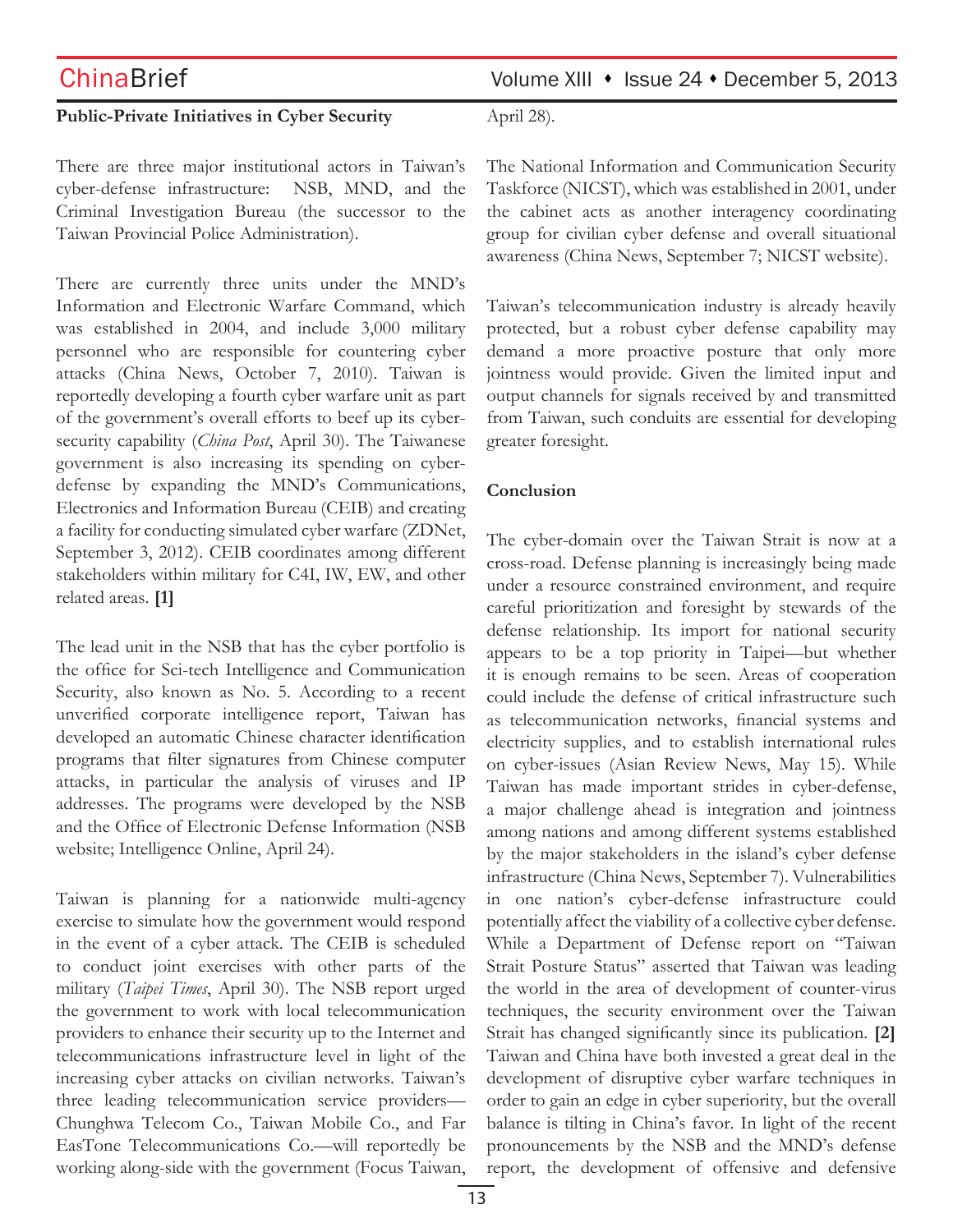## ChinaBrief Volume XIII • Issue 24 • December 5, 2013

capabilities in cyber-space are clearly becoming a key objective in Taiwan's military modernization.

*Russell Hsiao is a Non-Resident Senior Fellow at the Project 2049 Institute, and a National Security Fellow at the Foundation for Defense of Democracies in Washington, DC. The opinions expressed in this article are the author's own and do not necessarily represent the positions of his affiliate organizations.*

*The author would like to acknowledge the valuable input provided by Project 2049 Institute Executive Director Mark Stokes.*

### **Notes**

- 1. James Mulvenon in *The Information Revolution in Military Affairs in Asia,* Palgrave Macmillian, 2004, page 150.
- 2. Daniel Ventre, *Information Warfare*, Wiley-ISTE, 2009, page 80.

### **\*\*\***

# **Ending the Sino-Mongolia Chill**

By Alicia Campi

Sino-Mongolian relations improved during the fall, with a pair of official visits demonstrating progress on both economic and military ties. The first was Mongolian Prime Minister Norov Altankhuyag's trip to China on October 22–26. During the visit Altankhuyag and Chinese Premier Li Keqiang agreed to a number of new large-scale medium and long-term cooperation projects aimed at strengthening the strategic partnership the two countries had established in June 2011. Among them were an agreement by the three Mongolian companies that mine coal in Mongolia<sup>[]</sup> s Tavan Tolgoi basin to export 1 billion tons of coal, worth potentially \$50 billion at current prices, to China<sup>n</sup>s Shenhua Group Corp. in the next 20 years; establishing a coal gasifying plant with Sinopec Group to produce gas for export; and creating a working group to oversee construction of new road, rail and pipeline infrastructure connecting the two countries with Russia. The second trip from November 13-16th was made by PLA Deputy Chief of Staff Lieutenant General Wan Guanzhong, who led a Chinese Defense and Armed Forces delegation to Ulaanbaatar for a 7th Ministerial meeting.

With the coal agreements, the Mongolian government appears to be trying to reverse a downward trend caused by Mongolian efforts to reduce its dependence on the Chinese export market by limiting Chinese coal companies acquisitions and projects in the country (see *China Brief*, August 23). Efforts to improve the relationship also reflect a Chinese push to build ties with neighboring countries, with Mongolian leaders evidently embracing Chinese President Xi Jinping's concept of a "silk road economic belt" through Central Asia (see *China Brief*, October 10; November 2). However, there remain significant obstacles to the relationship, both in terms of commercial disputes and mistrust of China among the Mongolian people and leadership.

### **Altankhuyag's Visit to China**

Prior to traveling, Mongolian Prime Minister Altankhuyag gave an interview in Ulaanbaatar to *Xinhua News* in which he said that Mongolia is located at a junction between Asia and Europe, and closely connects China with Europe and other parts of Asia by railways, roads and other links. Thus it supports China's growing trade ties with Central Asian countries, and will also actively participate in the construction of a "Silk Road Economic Belt" (Xinhua, October 20). He flew on October 22nd to Sichuan province to participate in the 14th Western China International Fair in Chengdu.

In his speech there he particularly sought to reassure Chinese investors that Mongolia was a reliable partner full of business opportunities, addressing concerns raised by previous actions against Chinese coal companies in Mongolia: "There are many projects and programs that the two countries plan to co-implement in infrastructure, mining and energy; so, the western region of China has been building opportunities to intensify mutuallybeneficial cooperation with the southern and western regions of Mongolia" (*The Mongol Messenger*, October 25). On the third day of his visit the Prime Minister attended a Mongolia-China business meeting in Shenyang, Liaoning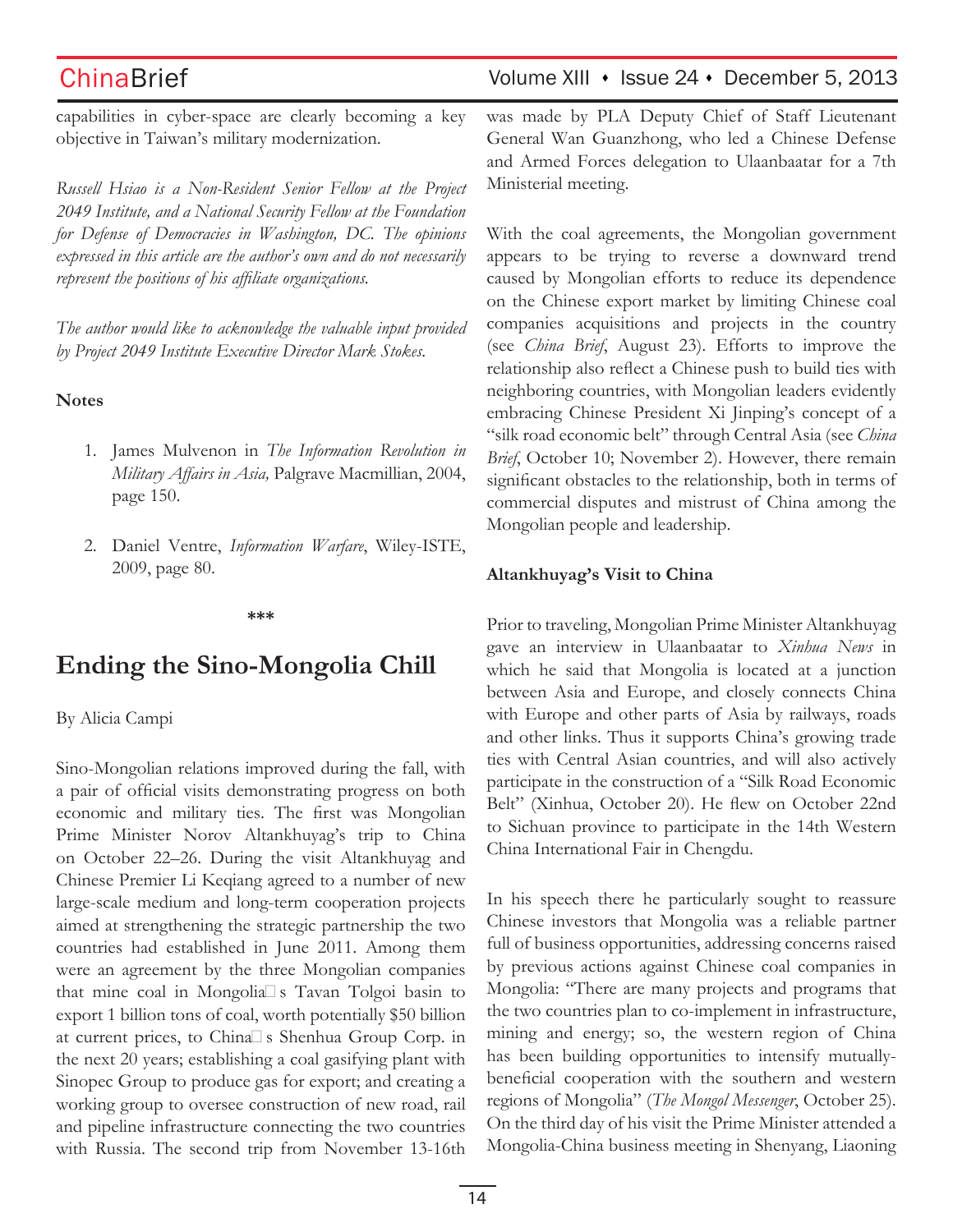province where Mongolia's Ambassador to China Ts Sukhbaatar noted that Liaoning has the closest seaport to Mongolia so "The province has potential to become our nearest partner in China" (*The Mongol Messenger*, November 1).

In Beijing the Prime Minister met with 100 Chinese and Mongolian businessmen to discuss stability in Mongolia's legal environment and plans for new major projects. On October 25, Altankhuyag met President Xi Jinping. Premier Li and he signed a strategic partnership protocol wherein, "The two sides agree that the establishment of the Sino-Mongolian strategic partnership is a milestone in the development of bilateral relations while the signing of the new document will promote bilateral cooperation in various areas for the consolidation and further deepening of this partnership" (Xinhua, October 25). China also promised to provide 1,000 scholarships over the next five years to Mongol students.

Nine other agreements were signed covering economic and technical cooperation; regulation of civil aircrafts search and rescue work; establishment of a scientific park; disaster protection; Development Bank of Mongolia and China Development Bank cooperation; two MOUs between Mongolian Railways and Shenhua Group regarding coal sales over rail links to Tavantolgoi and the Ukhaa khudag-Gashuunsukhait border checkpoint; development of a coal gasifying plant with Sinopec; and MOU on buying additional oil from PetroChina (The Mongol Messenger, November 1).

The MOUs with Shenhua, China's biggest coal producer, would ensure a long-term buyer for the three Mongol companies (Erdenes Tavan Tolgoi (TT), Mongolia Mining Corporation (MMC) and Tavantolgoi JSC) operating in the Tavan Tolgoi basin, which contains 6.4 billion tons of coal reserves. One billion tons of coal will be shipped over 20 years—an average of 50 million tons annually or triple the 18 million tons expected to be exported this year. In a subsequent Ulaanbaatar interview Yaichil Batsuuri, CEO of state-owned Erdenes Tavan Tolgoi, explained the agreement with Shenhua also stipulates that any coal not wanted by Shenhua can be sold on the international market. Mongolia's total coal exports fell to 11.38 million tons in the first nine months of 2013 from

# ChinaBrief Volume XIII • Issue 24 • December 5, 2013

2012's 14.29 million tons, with the value of these coal exports dropping to \$783.94 million from \$1.43 billion. MMC exported 3.2 million tons of coal in the first half of 2013, which accounted for 42 percent of Mongolia's total coal exports in the period. (National Statistics Office, businessweek.com, October 29) However, this year Erdenes TT has not earned revenue because it must use its coal production to repay a \$250 million loan from 2011 to Aluminum Corporation of China (CHALCO), and it still owes 3 million tons, valued at \$170 million. Shenhua second MOU with these companies and Mongolia $\square$  s state-owned railway company covers building a freight line to the Chinese border.

Cooperation with Sinopec to build a brown coal gasifying plant would enable Mongolia to supply its domestic needs and export to the Chinese market. The target is to produce 15 billion metric tons of gas fuel annually, which would require almost 50 million tons of thermal coal at a cost of \$1 billion yearly. The Mongolian Government is making plans for a gas pipe network (*UB Post*, October 30; , November 18) The MOU between Mongolia's Petroleum Authority and PetroChina would increase Mongolian crude oil extracted from Mongolia for processing in China. Presently, up to 10 thousand tons of refined petroleum product is returned every month to Mongolia (english.news.mn, October 28).

The Sino-Mongolian working group to oversee new rail, road, and pipeline links to Russia is key to Mongolia's economic future. A Mongolian economics adviser reportedly said that landlocked Mongolia aimed to become a "transit corridor" to facilitate trade between its two giant neighbors and reduce the costs of delivering Russian oil and natural gas to China. A Mongolian official speaking anonymously to Reuters said that Mongolia would allow Chinese firms to invest and build in the hope that improved infrastructure will generate more revenue from its coal sector (Reuters, October 28). The Chinese also see benefits. Premier Li recommended China and Mongolia "develop an overall plan for railways and roads as well as natural gas, electricity and transportation linking the two nations." He also said Beijing is willing to hold discussions on a free trade area around the border (*China Daily*, October 26).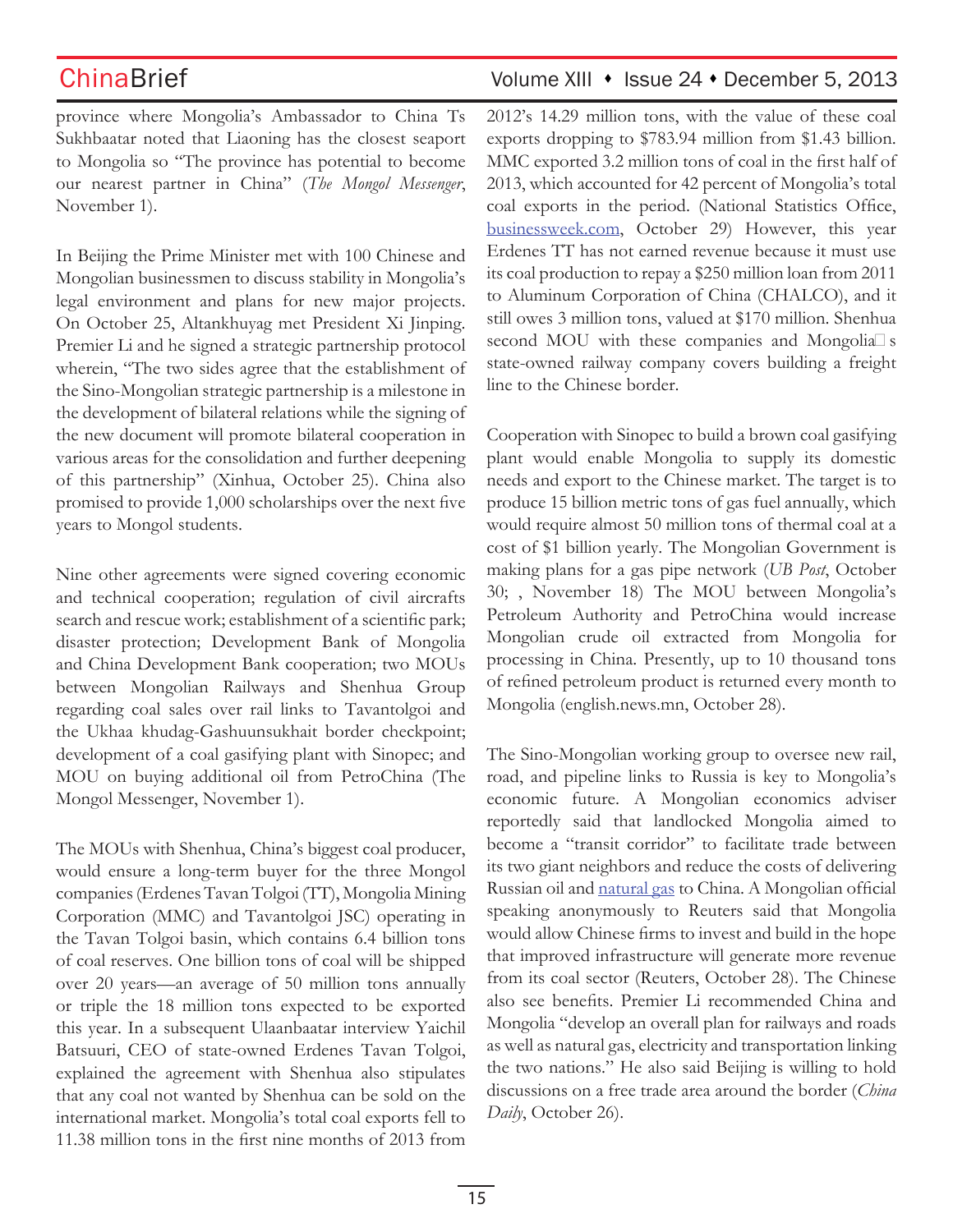## **Sino-Mongolian Defense Developments**

The Sino-Mongolian military relationship deepened in 2013 with the signing in July in Beijing of the Military Grant Aid to Mongolia protocol covering PLA and Mongolian border troops (infomongolia.com, July 3). From September 16–23, a total of four hundred soldiers from both countries took part in the Sino-Mongol military exercise, "Steppe Leader," to practice disaster rescues, while concurrently in Beijing, Mongolian Minister of Defense Dashdemberel Bat-Erdene was signing an "Agreement on Military-Technical Cooperation" with PRC Vice President Li Yuanchao. This agreement regularizes the joint Steppe Leader military exercise, provides for mutual assistance in military techniques and supplies, organizes vocational training for Mongolian military personnel, and upgrades from observer status PLA participation in the U.S.-organized "Khaan Quest" multi-national annual military peacekeeping exercises (infomongolia, September 16).

General Wan's visit aimed at establishing the cooperative mechanisms agreed upon during Bat-Erdene's trip. The Chinese military media asserted: "The Mongolian side takes Mongolia-China strategic partnership as one of the priorities of its foreign relations, and is willing to further deepen exchanges and cooperation…" (China Military Online, Mongolian Ministry of Defense website, November 15). While in Ulaanbaatar Wan met with Tserendejid Byambajav, Chief of General Staff of Mongolian Armed Forces, and toured the Defense University, Mongolia's comprehensive training center Unit No. 311, and the "Complex for Peace" Bagabuyan rehabilitation center established by the Chinese government for Mongolian peacekeeping soldiers (english.news.mn and Montsame, November 15).

## **Obstacles Still on the Road**

This flurry of diplomatic activity masks troubling trends bubbling beneath the surface. A case in point is the four-month hold-up at the border of Mongolian copper concentrate from the massive Oyu Tolgoi (OT) mine operated by Turquoise Hill, a Canadian mining enterprise 51%-owned by Anglo-Australian Rio Tinto. OT, which began production in July and was targeted

## ChinaBrief Volume XIII • Issue 24 • December 5, 2013

to develop 72,000-77,000 tons this year, is projected to cost around \$14 billion but eventually contribute up to a third of Mongolia's economy by producing more than 1.2 billion pounds of copper worth over \$4 billion at today's prices, 650,000 ounces of gold (\$800 million) and 3 million ounces of silver (under \$100 million) each year. In October, 38 thousand tons of concentrate were still locked in a Chinese border warehouse due to a customs impasse over regulations permitting only trade between Chinese and Mongolian companies not third country companies crossing the Gobi border (english.news.mn, October 22). When the first one thousand tons of copper concentrate moved across to China on October 22nd, foreign investors thought that finally the long-awaited OT production would proceed. Earlier in October the Mongolian Parliament had eased the controversial Strategic Entities Foreign Investment Law (SEFIL) which was particularly onerous for large state-owned foreign investor companies like the Chinese. However, the picture is not so rosy because other problems still swirl around OT, involving how to proceed with the funding of its \$6 billion underground stage, cost overruns, and management disputes. As a result, development of OT's second phase has been on hold since August over Rio Tinto's continuing difficulty in finalizing an investment agreement under the original 2009 terms with the Mongols, who hold only a 34% share. Furthermore, Turquoise Hill in November suddenly suspended further work at OT due to financing problems. When on November 8 the Mongolian government cancelled another 106 mining licenses as part of its anti-corruption clampdown, again Mongolia's economic forecast was riled with uncertainty about Chinese trade and overall foreign investment.

Adding fuel to growing anti-Chinese sentiment among the Mongolian populace has been a report of the cyber intelligence agency Cyber Squared's Threat Connect Intelligence Research Team (TCIRT) that Mongolia faces the problem of Chinese "state-sponsored" cyber-spies targeting Mongolian businesses and government agencies in order to monitor their relationships with the West. TCIRT claims there is "evidence of offensive tactics against Mongolian targets which are very similar to those long applied against Tibetan and Uyghur  $\Box$  nationalists and affiliated groups." The malware used came from an unidentified Chinese cyber-warfare unit that has been dubbed "Comment Crew" or "APT1." Numerous